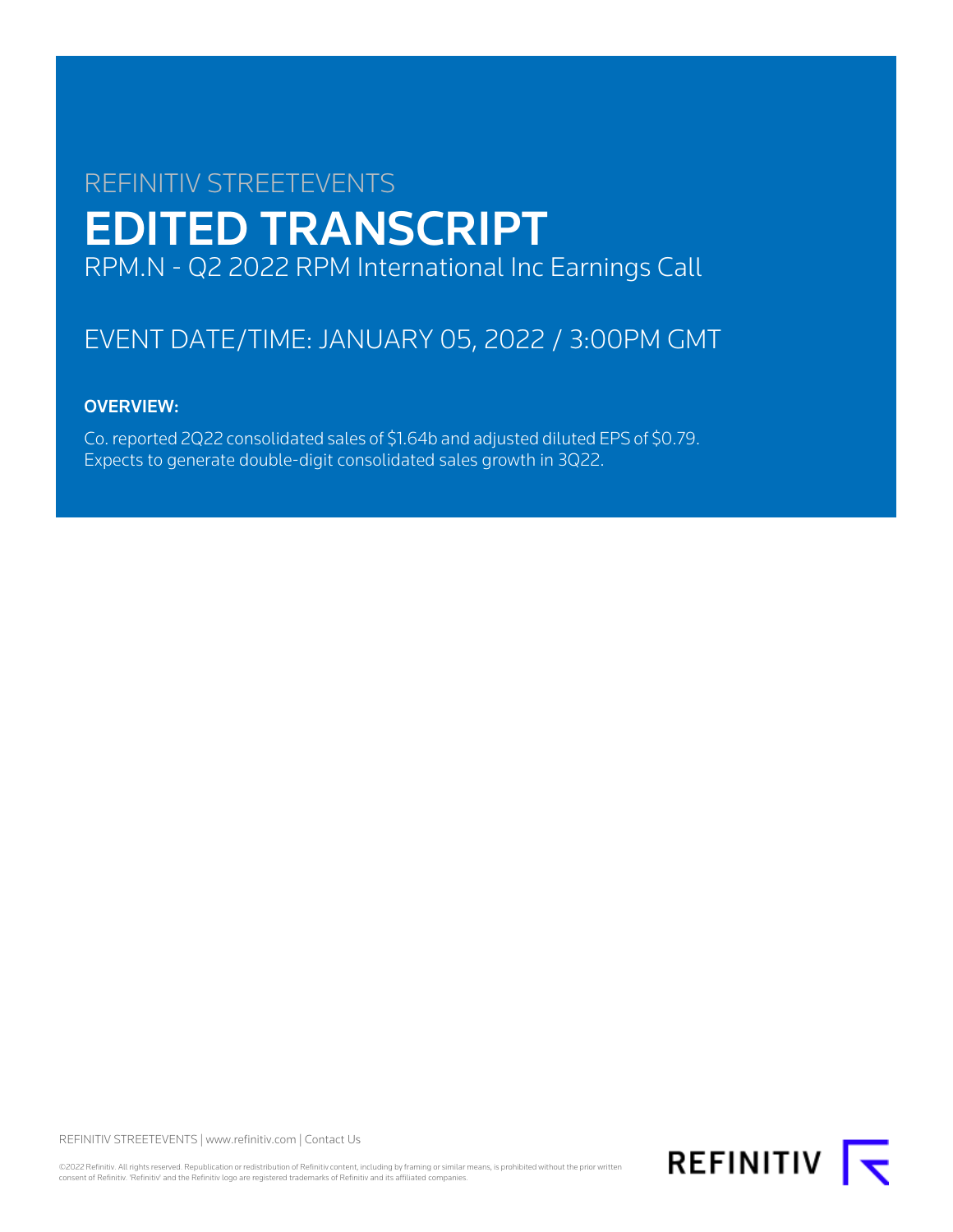## **CORPORATE PARTICIPANTS**

**[Frank C. Sullivan](#page-1-0)** RPM International Inc. - Chairman, President & CEO **[Michael J. Laroche](#page-3-0)** RPM International Inc. - VP, Controller & CAO **[Russell L. Gordon](#page-4-0)** RPM International Inc. - VP & CFO

# **CONFERENCE CALL PARTICIPANTS**

**[Arun Viswanathan](#page-14-0)** RBC Capital Markets, Research Division - Senior Equity Analyst **[Frank Mitsch](#page-5-0)** Fermium Research, LLC - President **[Ghansham Panjabi](#page-7-0)** Robert W. Baird & Co. Incorporated, Research Division - Senior Research Analyst **[Jeffrey Zekauskas](#page-13-0)** JPMorgan Chase & Co, Research Division - Senior Analyst **[John McNulty](#page-6-0)** BMO Capital Markets Equity Research - Analyst **[Joshua Spector](#page-12-0)** UBS Investment Bank, Research Division - Equity Research Associate - Chemicals **[Kevin Hocevar](#page-17-0)** Northcoast Research Partners, LLC - Director & Equity Research Analyst **[Kevin McCarthy](#page-11-0)** Vertical Research Partners, LLC - Partner **[Michael Harrison](#page-16-0)** Seaport Research Partners - MD & Senior Chemicals Analyst **[Michael Sison](#page-15-0)** Wells Fargo Securities, LLC, Research Division - MD & Senior Equity Analyst **[Rosemarie Morbelli](#page-18-0)** G. Research, LLC - Former Research Analyst **[Steve Byrne](#page-9-0)** BofA Securities, Research Division - Director of Equity Research **[Vincent Andrews](#page-10-0)** Morgan Stanley, Research Division - MD

## **PRESENTATION**

#### **Operator**

Welcome to RPM International's conference call for the fiscal 2022 second quarter. Today's call is being recorded. This call is also being webcast and can be accessed live or replayed on the RPM website at www.rpminc.com.

Comments made on this call may include forward-looking statements based on current expectations that involve risks and uncertainties, which could cause actual results to be materially different. For more information on these risks and uncertainties, please review RPM's reports filed with the SEC.

<span id="page-1-0"></span>During this call, references may be made to non-GAAP financial measures. To assist you in understanding these non-GAAP terms, RPM has posted reconciliations to the most directly comparable GAAP financial measures on the RPM website. (Operator Instructions)

At this time, I would like to turn the call over to RPM's chairman and CEO, Mr. Frank Sullivan, for opening remarks. Please go ahead, sir.

#### **Frank C. Sullivan** - RPM International Inc. - Chairman, President & CEO

Thank you, Dee. Good morning and Happy New Year. Welcome to the RPM International Inc. Investor Call for our fiscal 2022 second quarter. Joining me on the call today is Rusty Gordon, our vice president and chief financial officer; and Mike Laroche, vice president, controller and chief accounting officer.

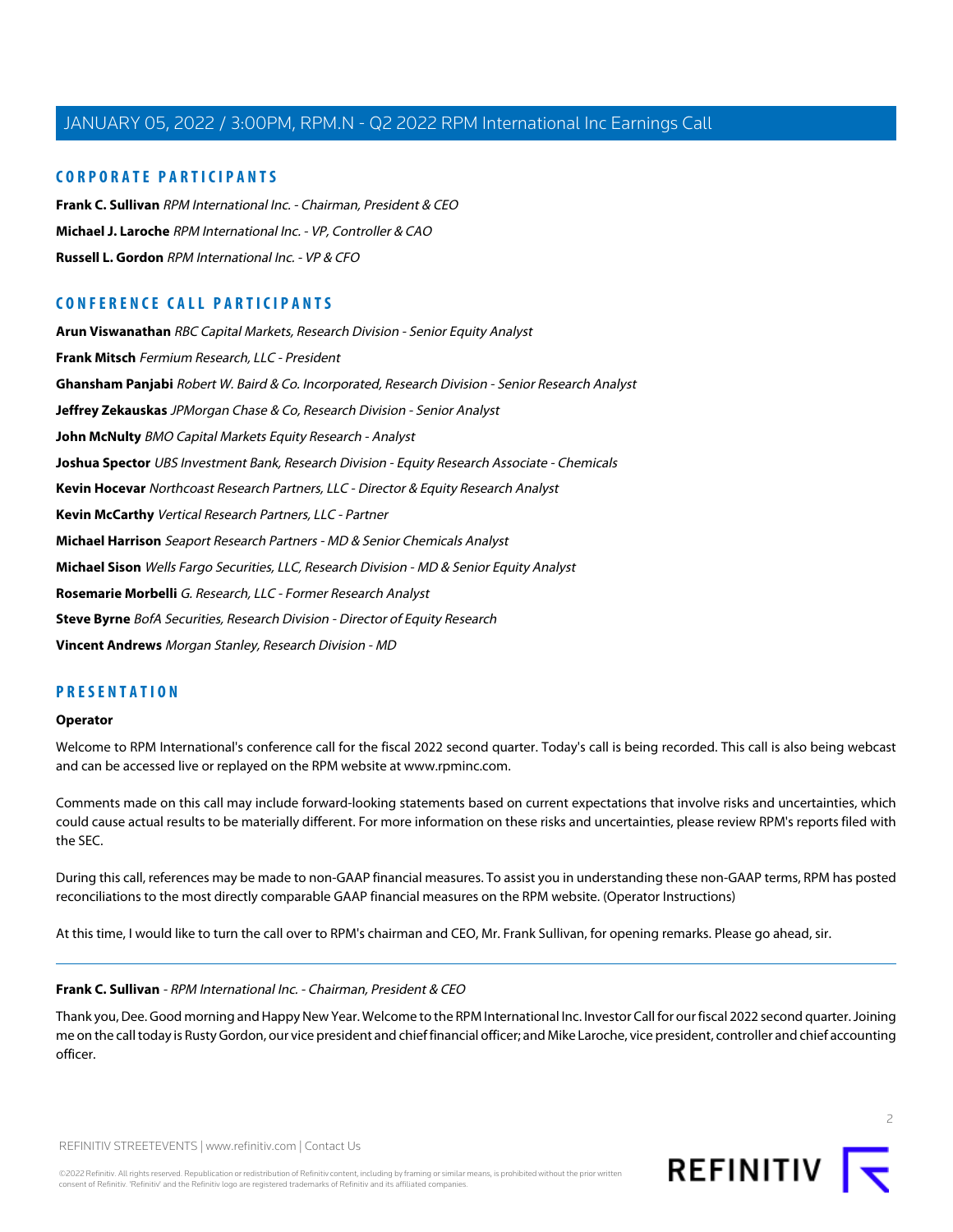I'll begin by sharing broad commentary on our consolidated performance for the quarter. Mike will provide details on our segment results, and Rusty will conclude our formal comments with our outlook for the fiscal 2022 third quarter.

Our comments will be on an as-adjusted basis and all comparisons are to the second quarter of fiscal 2021, unless otherwise indicated. Please note that we provided a supplemental slide presentation to support our comments on this call. These can be accessed in the Presentations & Webcasts section of the RPM website at www.rpminc.com. After our formal remarks, we'll be pleased to take your questions.

I'll start with comments related to the third slide in the presentation material. For the fiscal 2022 second quarter, consolidated sales increased 10.3% to \$1.64 billion, driven by continued robust demand for paints, coatings, sealants and other building materials. This top-line performance was slightly ahead of the outlook we provided last quarter. Our second-quarter sales growth could have been even stronger if not for continuing supply chain challenges that limited access to certain raw materials and cost us roughly \$200 million of loss through deferred sales in the quarter.

Organic sales growth was 8.6%, foreign currency translation provided a tailwind of 0.4%, and acquisitions contributed 1.3%. Adjusted EPS was \$0.79, decreasing 26% compared to the strong adjusted diluted EPS growth of nearly 40% in the prior-year period.

Consolidated adjusted EBIT for the quarter was \$157.3 million, a decrease of 21%, which was in line with our outlook and was a result of continued material, wage and freight inflation, as well as supply chain disruptions that were exacerbated by Hurricane Ida at the beginning of the second quarter and increased our conversion costs.

Because of this supply disruption, we lost the equivalent of nearly 300 production days across RPM facilities globally during the second quarter, which was similar to our lost production days in the first quarter. We partially offset these challenges with price increases, which averaged in the high-single digits across RPM, and continued operational improvements from our MAP to Growth program, which provided \$19 million in incremental cost savings.

It's also worth noting that we faced a difficult comparison to the prior year when consolidated adjusted EBIT increased nearly 30% largely due to higher sales volumes driven by extraordinary demand for our home improvement products in our Consumer Group during the pandemic. To recover lost margin from inflation, we are implementing an additional round of price increases this quarter across our business segments, as appropriate. In many instances, this will be the third round of price increases in a 12-month period.

The next slide provides high-level results by segment. Much like last quarter, our performance reflects the benefits of our balanced business portfolio, where softness in one segment is generally offset by strength in others. During the second quarter of fiscal 2022, three of our four operating segments - Construction Products Group, Performance Coatings Group and Specialty Products Group - generated strong, double-digit sales growth. Combined sales in these three segments increased more than 18% with roughly 10% being unit volume growth year-over-year.

While our Construction Products and Performance Coatings Group generated strong adjusted EBIT growth, the Specialty Products and Consumer Group faced extreme supply chain constraints that put pressure on their earnings. In particular, the Specialty Products Group restoration equipment business was affected by worldwide semiconductor chip shortages that delayed sales to a growing backlog and unfavorably drove product mix.

The Consumer Group continued to experience inflationary pressures, as well as shortages of key raw materials, driven largely by last year's production outage at a key resin supplier that negatively impacted conversion costs. In addition, the Consumer Group faced a difficult comparison to the prior-year period when sales increased more than 21% and adjusted EBIT was up 66%. These growth rates in the prior-year period were largely due to the extraordinary DIY demand during the pandemic. All indicators suggest that the underlying demand for our consumer products remains strong, and that is continuing to grow in our third quarter.

Before we move to the details on our segment results, I'd like to touch on two larger trends that RPM is well positioned to capitalize on. First, as you know, the U.S. government has passed a number of bills over the last two years that will direct billions and potentially trillions of dollars towards construction and infrastructure end markets. Based on our strong position with these markets with well-recognized, highly regarded brands - such as Tremco roofing systems and commercial sealants, Carboline corrosion control coatings, Euclid concrete admixtures, and Nudura insulated

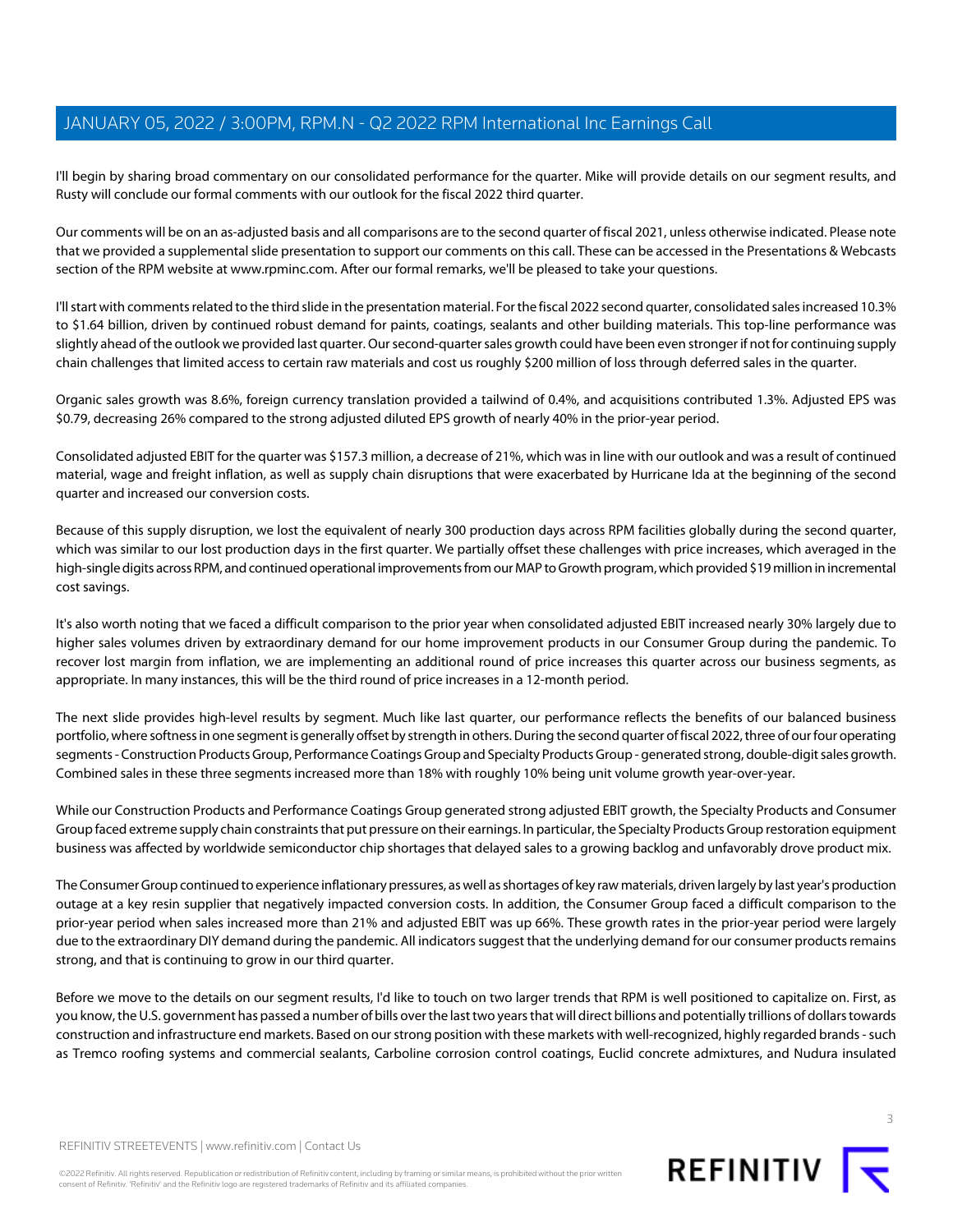concrete forms, all of which have been gaining market share in this fiscal year - we are well positioned for continuing meaningful growth in North America and globally.

Two years ago, we introduced the tag line "Building a Better World" in a number of our communications. It certainly represents our products and services, which literally contribute to making structures better through beautification, protection, restoration and sustainability. But it's also meant to be aspirational as we strive to make the world a better place for those we serve, including our customers, entrepreneurs, associates, shareholders and the communities in which we operate.

As we all continue to manage through the global pandemic, we remain focused on coming together to make the world a better place for everyone. There are many examples where RPM is doing so. Some of the ways RPM is Building a Better World include the development of sustainable products, such as our AlphaGuard liquid applied roofing products, which are gaining market share and allow roofs to be restored and eliminate the need for tear off, replacement and significant contributions to waste sites. In addition, our Tremco Roofing business has been named a BioPreferred Program Pioneer by the USDA because of our early adoption of sustainable product solutions within our roofing division and the industry.

Talent development, which includes the RISE education and training initiative that is part of our WTI business and was developed in response to the shortage of qualified roofers, includes an element called ELEVATE. This involves the training of incarcerated individuals in roofing so that they have skills and job opportunities upon their release, at which time they are guaranteed a job at our Tremco Roofing business; and sustainability practices across our operations, such as initiatives to reduce water usage that are saving millions of gallons a year at our Day-Glo, Rust-Oleum and other businesses. You can learn more about how RPM is Building a Better World on our website and in our ESG report at www.rpminc.com/ESG. We have a great story to tell, and we will be organized to tell it better in the coming quarters and years.

We remain focused on long-term growth and, despite Covid-related challenges, especially in supply chains, continue to invest in initiatives that will drive our business forward in the coming years. This includes operational improvements, the development of innovative new products, acquisitions, and manufacturing capacity expansions. A case in point is the 178,000-square-foot plant we purchased in September, which is located on 120 acres in Texas. This will serve as a manufacturing center of excellence for multiple RPM businesses. In just two months, it is already improving the resiliency of our supply chain and fill rates.

During the second quarter, we began production of alkyd resins, which are important raw material for a number of our products, particularly in our Consumer Group. In the coming quarters, the plant expansion expands the production of a number of our high-growth product lines.

<span id="page-3-0"></span>I'll now turn the call over to Mike to discuss our segment financial results in more detail.

## **Michael J. Laroche** - RPM International Inc. - VP, Controller & CAO

Thanks, Frank, and good morning, everyone.

Turning to the next slide, our Construction Products Group generated all-time record sales of \$614.2 million. Sales grew 22% for the quarter, the highest rate among our four segments - 19.9% was organic, foreign currency translation provided a 0.3% tailwind and acquisitions contributed 1.8%. CPG's market-leading top-line growth and positive mix were primarily driven by innovation in its high-performance building solutions, market share gains and strong demand in North America for its construction and maintenance products.

The businesses that generated the highest growth included those providing insulated concrete forms, roofing systems, concrete admixture and repair products, and commercial sealants. Sales of our Nudura ICFs have been particularly robust because they offer an alternative to lumber, which is in short supply and experiencing skyrocketing costs, and because Nudura's ICFs provide structural, installation and labor benefits.

Performance in international markets was mixed, with Europe fairly flat, while emerging markets showed signs of recovery. The segment's adjusted EBIT increased 16.5% to a record level due to volume growth, operational improvements, and selling price increases, which helped to offset material inflation.

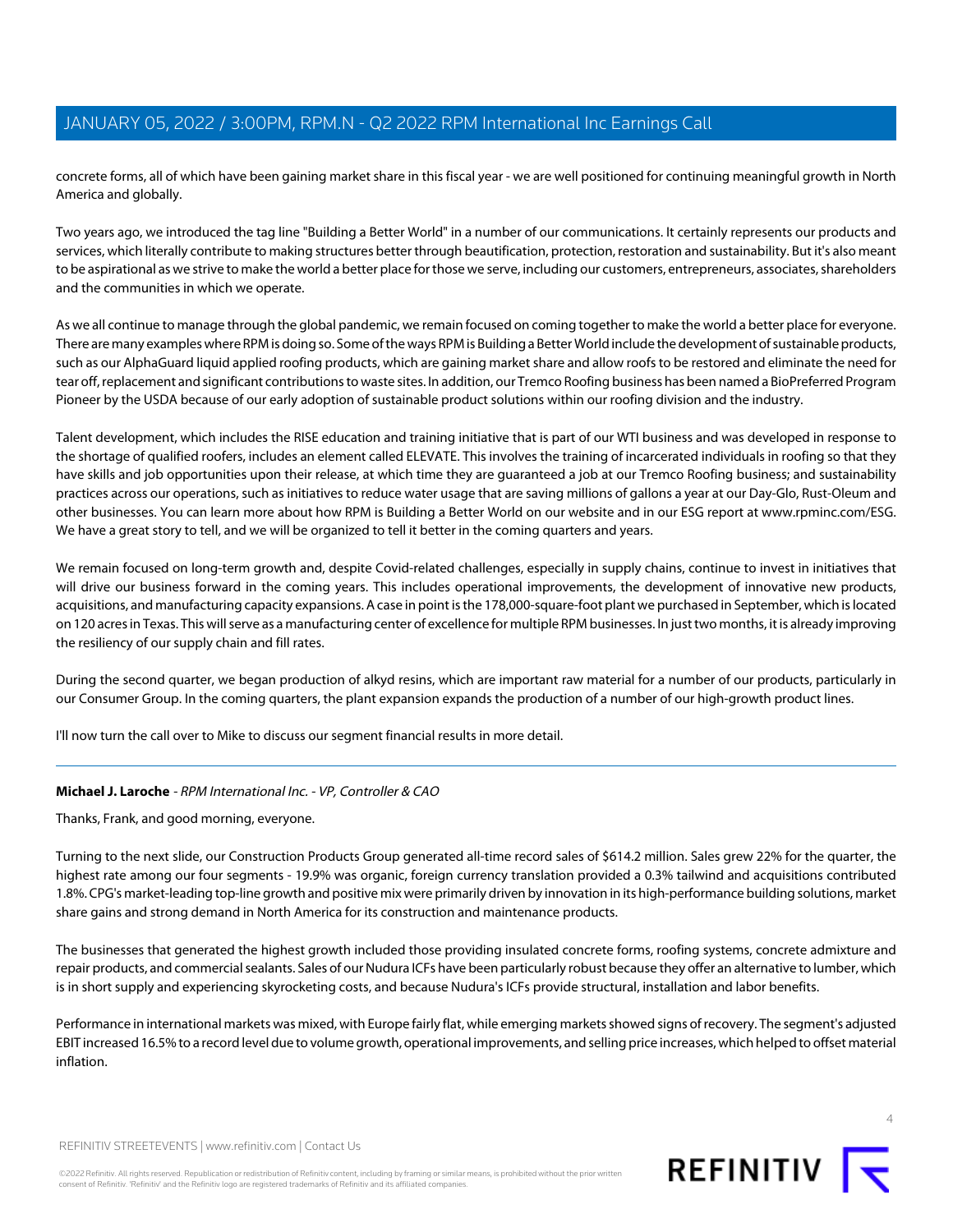Moving to the next slide, positive trends from the first quarter carried over into the second for our Performance Coatings Group. Sales grew 16.9% to a record level, reflecting organic growth of 12.2%, a foreign currency translation tailwind of 0.8%, and a 3.9% contribution from acquisitions. Nearly all of PCG's major business units contributed to the positive growth, largely due to the catch-up of maintenance projects previously deferred by industrial customers, particularly as Covid restrictions relaxed and contractor access to construction sites improved.

Sales growth was facilitated by price increases and improved product mix, driven by new decision support tools that helped improve sales-force efficiencies and product mix. Leading the way were the segment's largest businesses providing polymer flooring systems and corrosion control coatings, serving growing end-markets, including electric vehicles, semiconductors, and pharmaceuticals. Sales also remained strong at its recently acquired Bison raised flooring business and in emerging markets. Adjusted EBIT increased 41.3% to a record level as a result of pricing, volume growth, operational improvements and product mix.

Advancing to the next slide, our Specialty Products Group reported a sales increase of 10% to a record level as its businesses capitalized on the strong demand in the outdoor recreation, furniture and OEM markets they serve. The segment's fluorescent pigments business also generated good top-line growth. Organic sales increased 9%, recent acquisitions added 0.4% and foreign currency translation increased sales by 0.6%.

Adjusted EBIT decreased 29.4% due to higher raw material and conversion costs from supply disruptions, as well as unfavorable product mix particularly in our disaster restoration equipment business, which has been hindered by the semiconductor chip shortage as Frank had mentioned. In addition, the segment experienced higher expenses resulting from investments in future growth initiatives, plus higher legal expenses. These factors were partially offset by operational improvements.

On the next slide, you'll see that the severe raw material shortages that the Consumer Group experienced during the fiscal 2022 first quarter persisted during the second quarter. The resulting production outages negatively impacted segment sales by approximately \$100 million. Segment sales decreased 3.3% - with organic sales down 3.5% and foreign currency translation up 0.2%. Despite raw material shortages, the segment's fiscal 2022 second-quarter sales were still 17.4% above the pre-pandemic levels of the second quarter of fiscal 2020. Demand for its products remained high and inventories in many of its channels are low. We expect to recover these sales when raw material and supply conditions stabilize.

As Frank mentioned in his opening comments, the Consumer Group also faced a challenging comparison to the prior-year period when sales increased 21.4% and adjusted EBIT increased 65.8% due to extraordinarily high demand for its home improvement products during the first phase of the pandemic.

Earnings declined during the fiscal 2022 second quarter from inflation on materials, freight and labor, as well as the unfavorable impact of supply shortages on productivity. These factors were partially offset by price increases and operational improvements. The segment continues to add capacity to meet demand and build resiliency in its supply chain to secure the raw materials it requires. In order to meet customer demand, it is using contract manufacturing at higher cost until it can bring new manufacturing capacity online. It is also qualifying new sources for raw materials, including our new manufacturing plant in Texas.

<span id="page-4-0"></span>Now I'll turn the call over to Rusty to discuss our outlook.

## **Russell L. Gordon** - RPM International Inc. - VP & CFO

Thanks, Mike.

Looking ahead to our fiscal 2022 third quarter, we expect that the strong demand for our paints, coatings, sealants, and other building materials will continue. Supply chain challenges and raw material shortages have persisted in December, further compounded by disruptions from the Omicron variant on RPM's operations and those of our supplier base. These factors are expected to put pressure on our top line and productivity.

In spite of these challenges, we expect to generate double-digit consolidated sales growth in the fiscal 2022 third quarter versus last year's record third-quarter sales, which increased 8.1%. We anticipate high-double-digit sales growth, along with margin accretion in our Construction Products Group and Performance Coatings Group. SPG sales are expected to be up low-double digits as compared to last year's third quarter. The Consumer

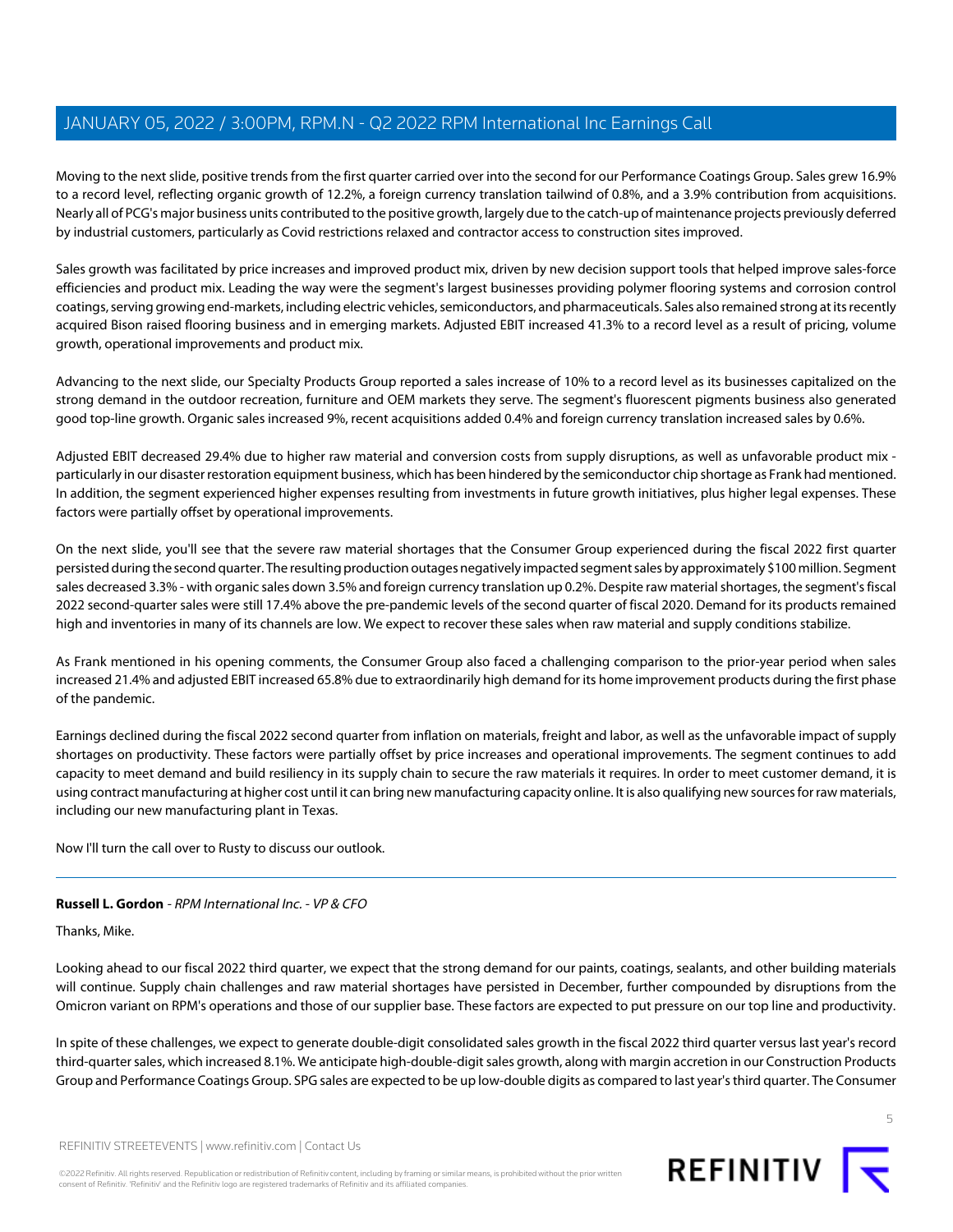Group faces a tough comparison to the prior-year period when its sales increased 19.8% and, as a result, its sales are anticipated to increase by low-single digits.

Consolidated adjusted EBIT for the third quarter of fiscal 2022 is expected to decrease 5% to 15% versus the same period last year when adjusted EBIT was up 29.7%. We anticipate that earnings will be affected by ongoing raw material, freight and wage inflation, as well as the impact of raw material shortages on sales volumes, plus the renewed Covid disruption from the surging Omicron variant. These challenges will disproportionately impact our Consumer segment. We continue to work to offset these challenges by implementing price increases, improving operational efficiencies and bringing on additional manufacturing capacity.

Finally, I'd like to note that we remain laser focused on executing our strategies for sustained growth. We remain vigilant about protecting the health of our employees, their families, and the communities in which we operate. With the rise in Covid cases worldwide, we remain focused on processes and procedures to maintain safe and productive working environments for our associates. We continue to be agile in our management of the business, allowing us to navigate supply chain issues and meet customer needs. We expect that margins will recover towards pre-pandemic levels once supply challenges abate.

Lastly, we are investing in employee training and other initiatives that will drive long-term growth, including operational improvements, innovation, acquisitions, capacity expansions and information technology. These actions will optimally position RPM to deliver long-term growth and increased value for our stakeholders.

This concludes our formal comments. We will now be pleased to take your questions.

## **QUESTIONS AND ANSWERS**

#### <span id="page-5-0"></span>**Operator**

(Operator Instructions) Your first question comes from the line of Frank Mitsch of Fermium Research.

## **Frank Mitsch** - Fermium Research, LLC - President

Obviously, a lot of comments regarding price. You indicated that price was up in the high-single digits here in the fiscal second quarter, and you announced another round of price increases. What are your expectations for pricing in the back half of the fiscal year? And where do we stand in terms of the raw material inflation? Can you give us some color as to what you were facing in the fiscal second quarter, what your outlook is on the raw side for the fiscal third quarter?

## **Frank C. Sullivan** - RPM International Inc. - Chairman, President & CEO

Sure. In the second quarter, on a consolidated basis, price was up 7.5%. And with the price that's already been announced and enacted in fiscal '22, we expect price to have an 11.5% impact in Q3. Our raw materials are up pretty significantly in terms of where we are year-over-year. We're up about 30% in total. We're up 40% to 50% in our top 20 raw materials. We're up in a couple of categories year-over-year like epoxy resins, alkyd resins over 100%. And so that's some of the color you're seeing.

I can tell you, in general, that the supply chain situation is still very stressed. But as we sit here today, it seems to be improving. Feedstocks are improving, although we're not seeing that yet translated into the intermediates and specialties, which we buy. Availability of raw materials is improving in most areas. But I will tell you, the whole supply chain is still very susceptible to unexpected shocks, so there doesn't seem to be much pushing or resiliency in this improving environment.

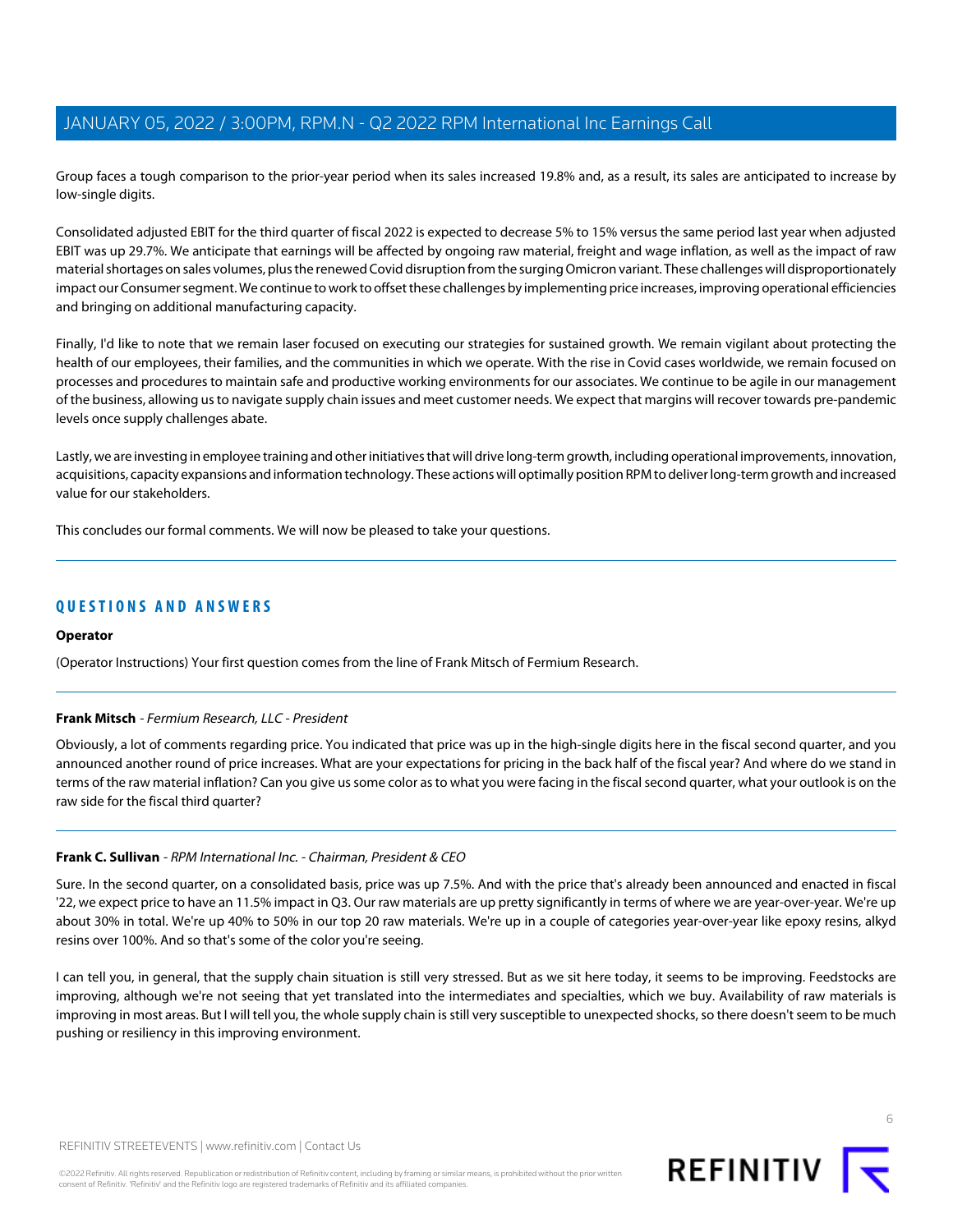The last comment I'll make on that is freight is a kind of uniquely growing problem. Freight costs have been rising across all categories, as we have commented in the past, particularly for truck transportation and most probably related to Covid infections or quarantines. Literally, the availability of freight to move goods has become a challenge in the first part of Q3.

## **Frank Mitsch** - Fermium Research, LLC - President

Got you. Got you. And then -- and feeding off of that supply chain issue that you mentioned, it's obviously part of the reason why you decided to increase your inventories here in the fiscal second quarter to try and get ahead of that where you can. And so, it kind of begs the question, as you look at your customers, you'd assume that your customers are probably doing the same, so yourself and Rusty mentioned from time and again, the robust demand that you're seeing out there, which is obviously very positive. But to what extent might that be a little bit of double counting as customers are also seeking to raise their inventory levels? Do you have any good feel as to how that interplay is playing out?

## **Frank C. Sullivan** - RPM International Inc. - Chairman, President & CEO

Sure. Well, I can assure you that our inventory levels are lower than they normally would be and provide tons of examples. But our fill rates are not at the 98%, 99% levels that have been the norm for decades, and there is a meaningful backlog in Consumer. So, the supply chains there are very tight on the finished goods side. In most of our product categories, the hundreds of millions of dollars per quarter that we're missing in revenue is in part due to supply chain disruptions and our ability, production wise, just to get products out.

And so, I don't think there's much cushion, Frank, in the inventory of our customer base, and we are working hard to get some cushion back in there. And I suspect our customers would appreciate getting back to normal levels. But we've had to defer revenues across multiple businesses and product lines because of the supply chain and production disruptions.

## <span id="page-6-0"></span>**Operator**

Your next question comes from the line of John McNulty of BMO Capital Markets.

## **John McNulty** - BMO Capital Markets Equity Research - Analyst

So when I look at the various businesses, with regard to some of the inflationary pressures, Construction managed it pretty well over the last couple of quarters, Performance as well. Consumer seems to be taking it on the chin a lot harder, and I assume that's largely tied to the alkyd outage that you referenced earlier. I guess, can you help us to understand how long before you feel like things are back to a steady state in terms of alkyd supply, whether it's from the capacity that you're bringing on yourself or from other suppliers that you may be able to be able to procure it from? Can you give us a little bit of color on that?

## **Frank C. Sullivan** - RPM International Inc. - Chairman, President & CEO

Sure. Yes, I appreciate your comments. Broadly, we anticipate Q3 continuing really strong growth in our Construction Products Group and Performance Coatings Group, including a return to some meaningful margin improvement. So, you'll see nice leverage to the bottom line there as we manage cost/price mix in those businesses and have continued to take market share. You'll see improvement in our Specialty segment. And I think, as we sit here today, unless the Covid Omicron disruptions continue to get worse, we anticipate, although the quarter is not over, that it will be the first quarter in three where you'll have all four of our segments positive from a revenue perspective.

The Consumer Group is the principal challenge in Q3. We'll be nicely positive in terms of EBIT across all our other businesses. And it's really related to a couple of things. It is related to alkyd resins. Our primary supplier, as you know, had an outage that negatively impacted us. We've been scrambling, both in terms of getting product and then also outsourcing production. That's been an 18-month issue that we're working to resolve, and we'll start making headway this spring.

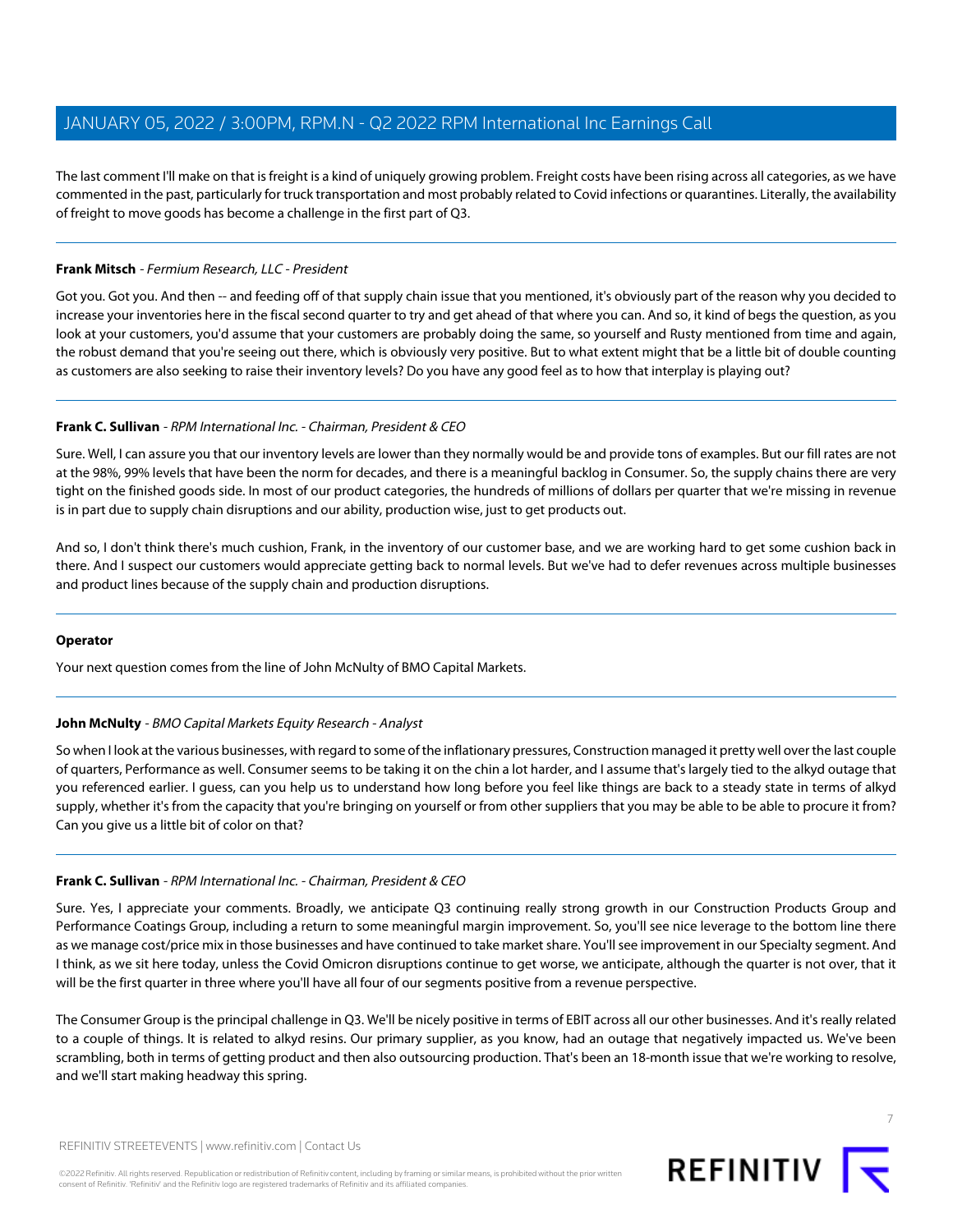We are packaging intensive, not only within RPM, but within the consumer paint industry within RPM's Consumer Group. We are small project paints. We are a small project patch and repair. We are caulks and sealants. So, packaging has been both a disproportionately bigger challenge in terms of cost and also in terms of availability. I think the last straw to drop there is an anticipation of another significant increase this spring in tinplate costs, which will impact metal packaging across the whole industry.

Last comment I'll make is that we've had significant Covid disruptions within our Consumer Group, and I can give you just some statistics. Broadly speaking, this is what the world is seeing. First, from a corporate campus of 100 people, we had 20 cases over the 18-month period of March 2020 through November on our corporate campus. We've had 14 cases in the last two weeks. And most of those have been breakthrough and most of those, as far as we can tell, have been at home. In our Consumer segment, we had 108 cases in our operations alone, that's manufacturing and distribution sites, over the last six months. We've had 97 cases in December.

And so those are also disproportionately happening because we're pretty intensive in distribution and manufacturing into Consumer. Freight has been another issue. So sorry for the long litany of challenges. We're going to be positive in terms of sales growth year-over-year in Consumer for the first time in three quarters. And you're going to see significantly better resin flow as we continue to ramp up the Texas facility that we acquired in September. That's going as well or better than we anticipated.

## **John McNulty** - BMO Capital Markets Equity Research - Analyst

Got it. No, that's helpful color. And I guess maybe a question on the longer term. I know in the past, you've cited a margin target of 16% in the long term. And I think that was still kind of the goal even though MAP to Growth had maybe gotten put on -- held back a little bit, so maybe the timing was off.

I guess when you think about the huge pricing that you're pushing through and volumes that you're seeing now, but also the higher cost, I guess, how should we think about that as still kind of a longer-term target? Does the bogey change at all? Is it either a little bit lower just given everything so inflationary? Is it a little bit higher because the pricing goes up and maybe eventually the raw is stabilized? Like I guess how should we be thinking about that?

## **Frank C. Sullivan** - RPM International Inc. - Chairman, President & CEO

Great question. And we still very much have in mind a 16% EBIT margin. To get there, we're going to have to drive gross margins on a consolidated basis towards 42%, and we have a lot of work to do there. Having said that, we anticipate this spring that you will see a return to record margins in our Construction Products Group and our Performance Coatings Group. You'll see good progress in our Specialty Products Group. And the area, again, that has had this most significant margin deterioration, roughly half of which has been a cost/price mix issue and the other half of which has been just the incredible disruption to production throughput, is in the Consumer Group. And that part of our business is getting a lot of attention.

## <span id="page-7-0"></span>**Operator**

Your next question comes from the line of Ghansham Panjabi of Baird.

## **Ghansham Panjabi** - Robert W. Baird & Co. Incorporated, Research Division - Senior Research Analyst

On the Construction Products Group, just in terms of the regional breakdown that you cited in your press release, you pointed towards Europe being relatively flat and early strength in North America. Can you just give us a little bit more color in terms of what specifically is going on in Europe? Is that just deferred sort of activity? And how do you see that evolving as the year unfolds, calendar year?



8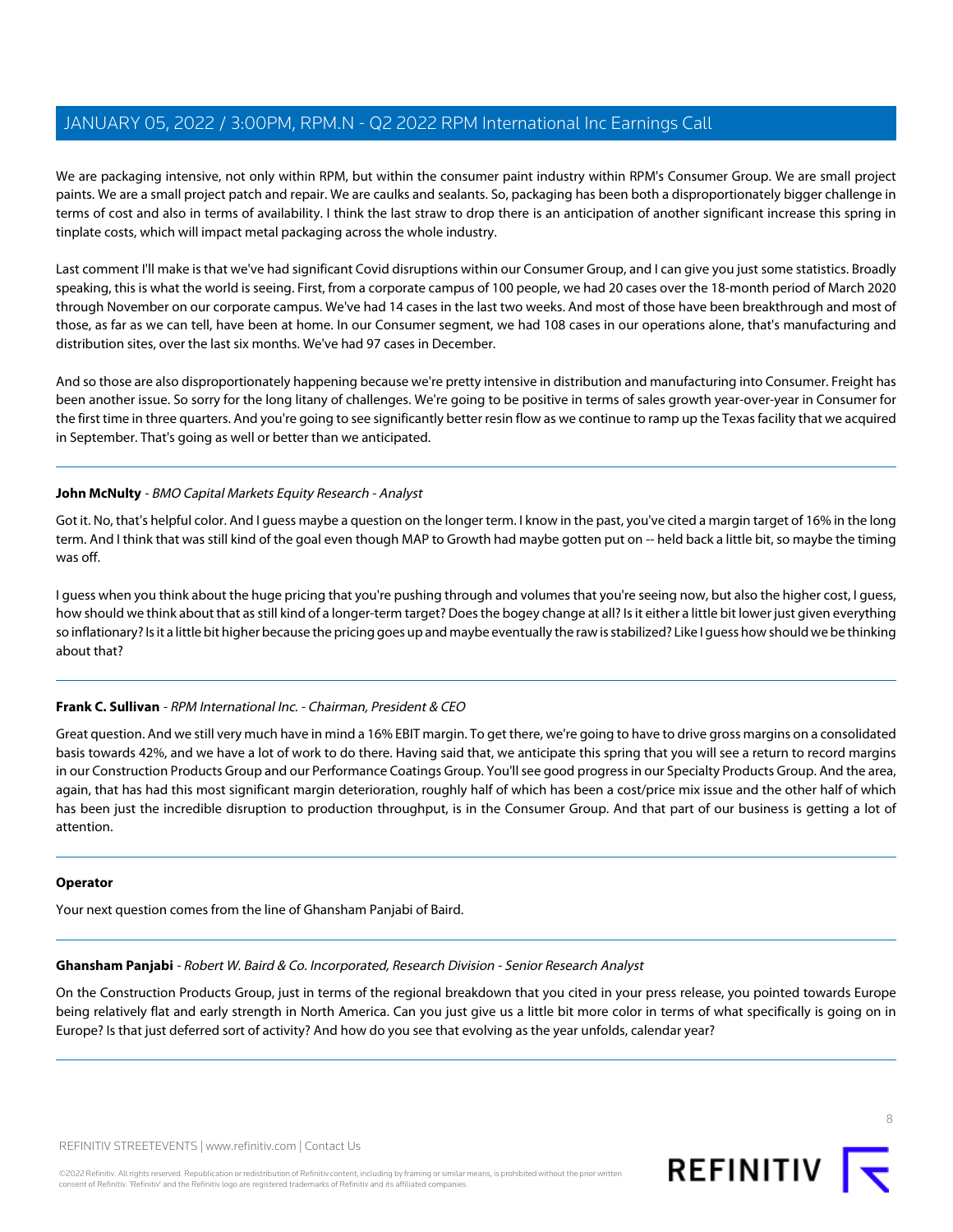#### **Frank C. Sullivan** - RPM International Inc. - Chairman, President & CEO

Sure. So, a couple of things going on in Europe. Number one, over the last two years, we have been intensely focused on margin improvement there, even to the extent of shedding some lower-margin business deliberately. And so there has been a focus on profitability because the profit levels in our European Construction Products Group are not up to where we are in North America or, for that matter, in Latin America.

And then the other issue is I think that the reaction to this new surge, in every case, to these surges of coronavirus have caused more market and customer-facing disruptions, which has inhibited some of the growth there versus what we're seeing in North America. I think our experience mirrors the headlines, which is the U.S. economy has been growing through the coronavirus circumstances in calendar '21 quite well, and that has not been as true in Europe.

#### **Ghansham Panjabi** - Robert W. Baird & Co. Incorporated, Research Division - Senior Research Analyst

Got it. And the \$100 million in lost sales specific to Consumer for 2Q that you called out, if I read that correctly, that would imply quite an increase of -- quite a bit of an increase of 40% relative to the 2Q fiscal year '20 baseline. Can you just give us a bit more color on the bridge between the two periods? I know pricing is a piece of that. Obviously, volume and share gains, but how should we think about the sustainability of that improvement? It seems like a very large number.

## **Frank C. Sullivan** - RPM International Inc. - Chairman, President & CEO

Sure. And I'll turn that over to Rusty. I think he can give you the balance between, broadly, I think it was more like \$200 million, and the bigger chunk of that is Consumer. Rusty, do you want to add some color to that?

## **Russell L. Gordon** - RPM International Inc. - VP & CFO

Sure. Yes, Ghansham, in the second quarter, Consumer sales are down \$18 million. But like we said, the sales could have been \$100 million, or maybe more, higher had it not been for supply chain disruptions. In terms of price increases, they are going through the third round of price increases here in Q3, but they have had two significant price increases in the fall and spring that's contributing to that.

The market is still good. We're just losing out on opportunity temporarily to meet the extraordinary demand that's out there. We think that will come back to us through the revenue line as we increase capacity, as supply chain disruptions settle down. There's a lot of reasons why the business long term looks fantastic. They are well positioned. They have great market share and market-leading brands. But temporarily, they face the most acute situation due to the alkyd resin supplier outage last spring, and that's why they're suffering more on the lost sales.

## **Frank C. Sullivan** - RPM International Inc. - Chairman, President & CEO

I will add to that, that it's our anticipation that the resin availability issue will be back to normal sometime this spring. And the plant that we acquired in September is going to supply probably 30% of our previously purchased alkyd resin production. So that's been a big help for us as we ramp that up, and we would anticipate a fourth quarter that looks good across all four of our segments.

#### **Operator**

Your next question comes from the line of Steve Byrne of Bank of America.

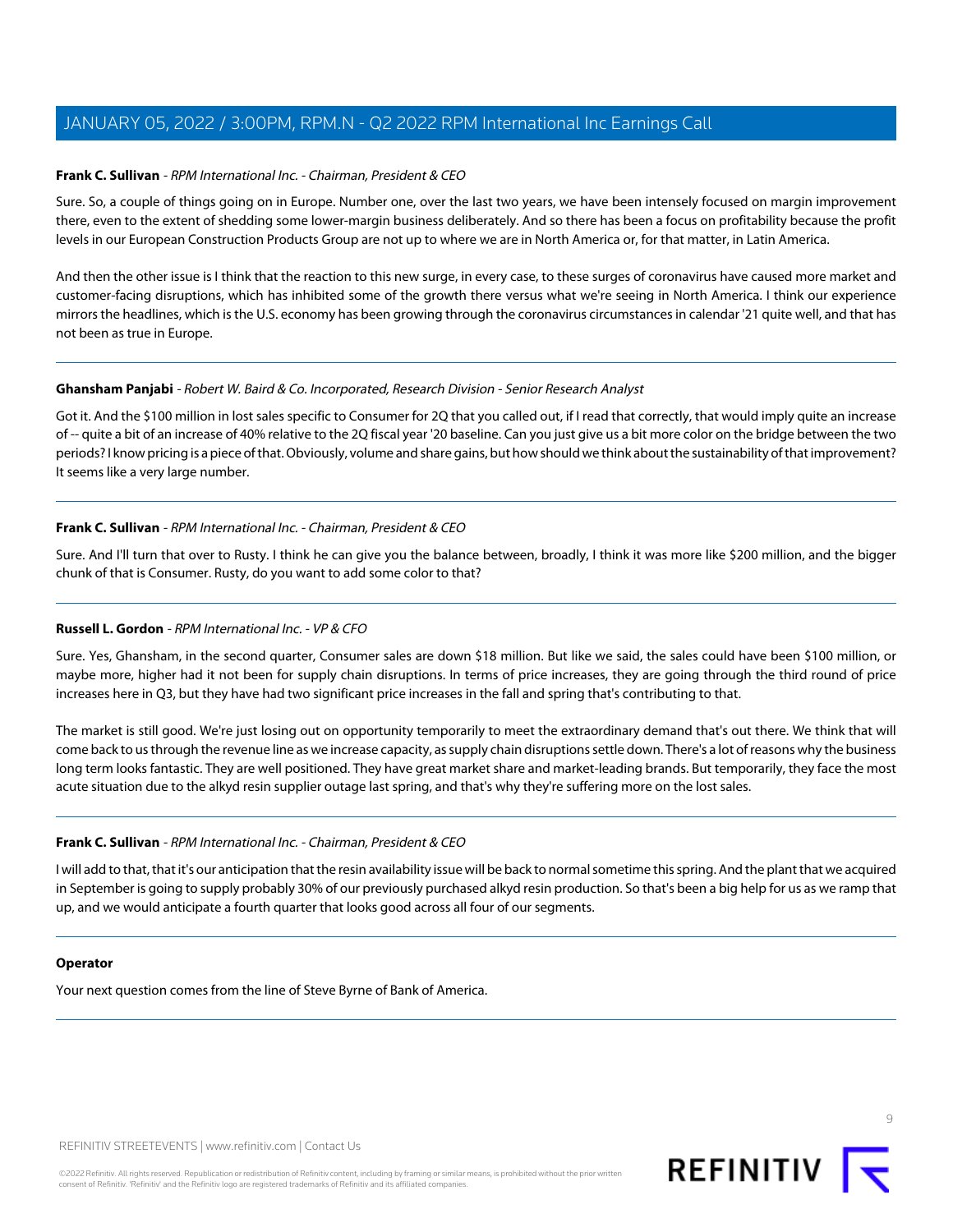#### <span id="page-9-0"></span>**Steve Byrne** - BofA Securities, Research Division - Director of Equity Research

Frank, perhaps you can help us better understand the differential performance between Consumer product -- or Construction and Performance Coatings. You had higher organic growth in the Construction Products, which your EBIT performance was so much stronger in Performance Coatings. Is there -- was there just more of the price, you referenced the 7.5% kind of price up? Was it much higher than that in Performance Coatings? Or was there something -- was it just maybe less of a raw material cost drag in that segment? Help us better understand how we can look at that going forward from here.

#### **Frank C. Sullivan** - RPM International Inc. - Chairman, President & CEO

Sure. So, the Performance Coatings Group lagged some of the MAP to Growth strong performance and other parts of RPM because of some cyclical challenges, particularly in the oil and gas industry, as you'll recall. So, part of the stronger performance in our Performance Coatings Group is easier comparison to prior-year periods. And their underlying execution in MAP to Growth was as good as anywhere else. It was just muted by top-line challenges.

With the top line growing again, you're seeing an extra boost as the MAP to Growth benefits in the Performance Coatings Group are starting to be realized as our revenues are growing again, particularly in relationship to the recovery in some of the more cyclical oil and gas and industrial capital spending markets the Performance Coatings Group serves. That's the first part.

Construction Products has really been showing strength on strength. While we've lost a little margin there in the last couple of quarters, and you'll see that turn around in Q3, we are generating really strong performance on what were prior-period record results. We are well positioned in product categories in general. And in certain instances, the Covid disruptions are actually helping us, whether that's in the Nudura build-out, which we expect to have expanded capacity by the end of the summer, or whether it's in the roof restoration coatings.

The other thing I'll say about both Stonhard and flooring and our Tremco Roofing division is in both cases, we're uniquely a supply and apply house. And so, while labor issues are a challenge everywhere, including in the construction markets, our ability with dedicated crews to provide installations where perhaps others can't has also helped us.

## **Steve Byrne** - BofA Securities, Research Division - Director of Equity Research

And I wanted to ask a little bit about this plant that you acquired back in September and in the last quarter it was referred to as a Tremco purchase. So, is, are the alkyd resins being produced at this plant, will that only be through -- will that only flow through Construction Products or will Consumer benefit from that? And what other chemistries are you likely to pursue at this facility down the road?

## **Frank C. Sullivan** - RPM International Inc. - Chairman, President & CEO

So that's a great question, and we'll keep that in mind and have a better answer for you in our April conference call broadly. It is part of our Construction Products Group because we are making various intermediate chemicals for numerous RPM companies. It's also in our Construction Products Group because as you know, from an RPM perspective, there are no RPM owned and operated plants. Our plants are owned and operated by our subsidiaries. And so, we had to choose a subsidiary that was in a good position, both from an operations leadership perspective, and the ability to coordinate throughout RPM. And our Performance -- I'm sorry, our Construction Products Group was the right home for that business.

Initially, the biggest chunk of focus is producing alkyd resins for our Consumer Group. But we expect a strong resin supply and other unique intermediate chemical supplies for other RPM companies, and I'll have a better answer in more detail for you in April.

#### **Operator**

Your next question comes from the line of Vincent Andrews of Morgan Stanley.

REFINITIV STREETEVENTS | [www.refinitiv.com](https://www.refinitiv.com/) | [Contact Us](https://www.refinitiv.com/en/contact-us)

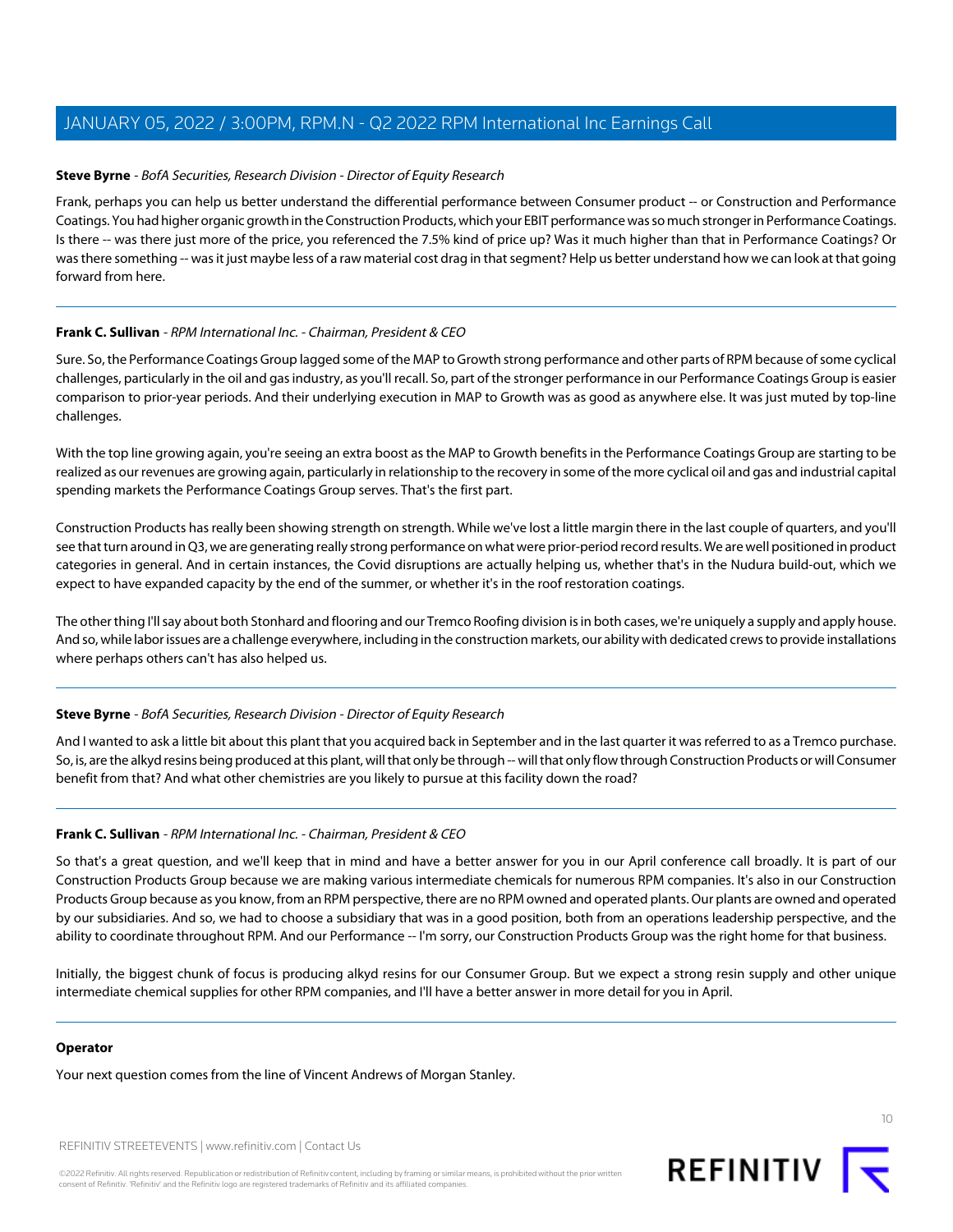## <span id="page-10-0"></span>**Vincent Andrews** - Morgan Stanley, Research Division - MD

Can we just talk maybe about SG&A a little bit? It's up about \$60 million year-to-date. I know you called out in the release that there's higher incentive compensation this year. But what are the other buckets that have caused that increase? And should we be annualizing that year-to-date increase for the entire fiscal year?

## **Frank C. Sullivan** - RPM International Inc. - Chairman, President & CEO

Rusty, you want to handle that with some detail?

## **Russell L. Gordon** - RPM International Inc. - VP & CFO

Sure, I'd be happy to. One of the main sources of increase year-over-year is commissions. We are increasing sales rapidly and some of our higher commission construction and industrial product line areas, Vincent. So, commissions is a big chunk of that.

T&E is back. I wouldn't say anywhere close to back, maybe it's getting close to halfway back to what it used to be, but T&E, basically was zeroed out last year. We've also added some modest SG&A from acquisitions. We have, of course, pay increases and some growth initiatives that we're pursuing at Specialty Products and a lot of Construction Products Group as well. So those are the main sources for that.

## **Vincent Andrews** - Morgan Stanley, Research Division - MD

Okay. And then just in the nonconsumer segments, there were some callouts about some of the revenue that was deferred during the heart of the pandemic coming back now, which is obviously great. I just want to make sure that we're thinking about the go forward properly.

Are these new base levels of revenue growth that you can grow off of? Or should we be thinking about having difficult comparisons, maybe a year from now, because just as last year's revenue was understated because revenue is being deferred. Is this year's revenue a little overstated because you made some of that up? Or how should we think about that continuum?

## **Frank C. Sullivan** - RPM International Inc. - Chairman, President & CEO

Sure. I think we'll have some difficult comparisons. So, I don't know how likely we are to be showing the 8% or 10% unit volume growth in the 20% revenue growth and growing. But certainly, for the next couple of quarters, you'll see out of the non-consumer segments, which you referenced, the same type of strength that we've seen with better leverage to the bottom line. And in general, we are -- in Construction Products, it's new product categories. I think there's more growth to come out of Europe once we get the margin profile where we want it. I think the categories like Nudura, the roof restoration coatings, some of the potential there is being quite candidly impacted by capacity, which we're addressing and should have fully addressed in both cases by the end of the summer.

So, there's really good strength there. And I don't anticipate anything but positive sales and earnings growth as we get into fiscal '23 that starts in June.

The big recovery in terms of year-over-year performance, not surprisingly, will come out of our Consumer Group, because we anticipate finally addressing some of these supply disruptions and Covid disruptions by the spring, so our fourth quarter. And as we get into next year, hopefully, you'll be seeing better flow-through, improved supply chains, and in that case, pretty significantly disrupted performance results in the quarters in fiscal '22 in Consumer.

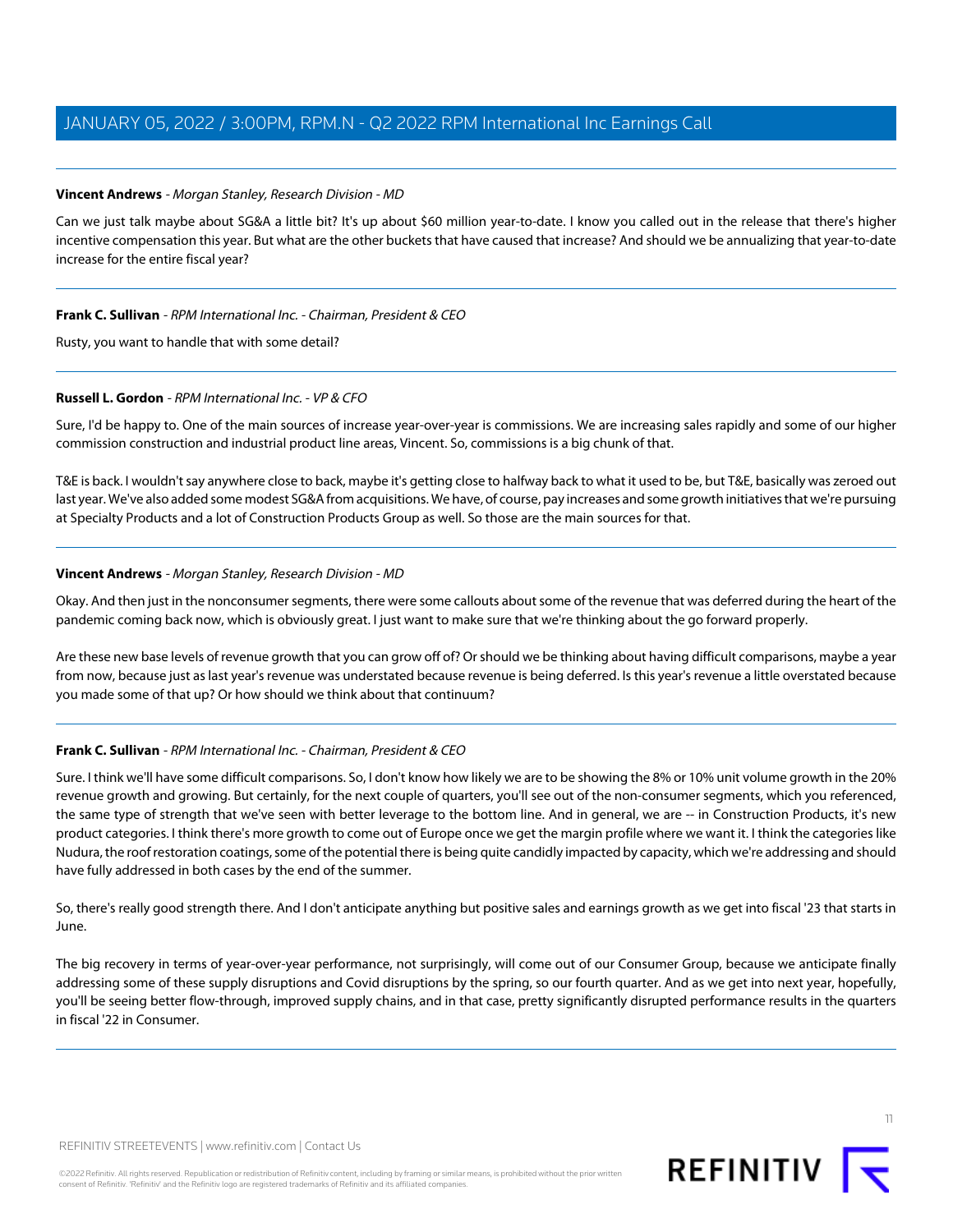#### **Operator**

Your next question comes from the line of Kevin McCarthy of Vertical Research.

#### <span id="page-11-0"></span>**Kevin McCarthy** - Vertical Research Partners, LLC - Partner

Frank, your Specialty Products segment had been tracking quite well under new management, but margins came in a little bit less than we would have expected this quarter. In your commentary, you said that a number of different issues in terms of investments, conversion costs, semi chips, legal, et cetera. Can you give us a feel for how many of those issues might persist in the third quarter and beyond versus other ones that could be fleeting? And more broadly, when do you think you might start to compare positively on the segment margin in Specialty?

#### **Frank C. Sullivan** - RPM International Inc. - Chairman, President & CEO

I think that we have a good shot. First of all, you'll see performance in Q3. I think we have a good shot at seeing not only sales growth but EBIT year-over-year looking positive.

The biggest challenge there, as Rusty and Mike have alluded to, is in our Legend Brands business. That is a business that is a leader in restoration equipment, dehumidification equipment, air filtering equipment, air moving and high-performance fans. And from 10 years ago, where this was all manual equipment, this is all stuff for industrial and commercial settings that can be run off your iPhone. They have significantly more sophistication in terms of boards and chips, and we can't get them.

And that's a business that didn't run on a big backlog and now has a \$40 million or \$50 million backlog. We haven't lost market share. And we hope to see that being resolved. Performance in Q3 will look better or worse based on that one business unit's ability to get supply.

Back to an earlier question, and this is the most extreme example, but it's true in other parts of RPM about inventory. We typically don't operate with much WIP, work in process. And we got a ton of WIP in our Legend Brands business because we have bought all the steel and all the components to put together all of this equipment. And we literally have a fair amount of inventory sitting, waiting for chips, which once installed, kind of like the challenges in the automotive industry, should lead to significant improvements in revenues and earnings.

## **Kevin McCarthy** - Vertical Research Partners, LLC - Partner

I see. That's good to know. And then secondly, Frank, you've talked in the past about potential MAP 2.0 program. What are your latest thoughts on timing and potential savings to continue to flush that out?

## **Frank C. Sullivan** - RPM International Inc. - Chairman, President & CEO

Sure. A year ago, we had hoped to be in a position to provide some details now. I think it now appears that that's more likely to be this summer. So, we'll get through this fiscal year. I think we anticipate a return to more normalcy across all our businesses in Q4. And so, we'll have a better base of business and more normal flow-through. And hopefully, the Omicron surge here is kind of the beginning of the end for Covid. That would be a nice new year gift to the world.

So, we have been continuing to work on that. As I commented earlier to John McNulty's question, we are intensely focused on achieving a 16% EBIT margin. All of our businesses know it. We were making great progress there. We're back on track in two of our three businesses already, which is Construction Products and Performance Coatings, and we just need to get through these supply disruptions and supply chain challenges. And then we will be providing, I hope, this summer in some detail what a MAP to Growth 2.0 looks like.

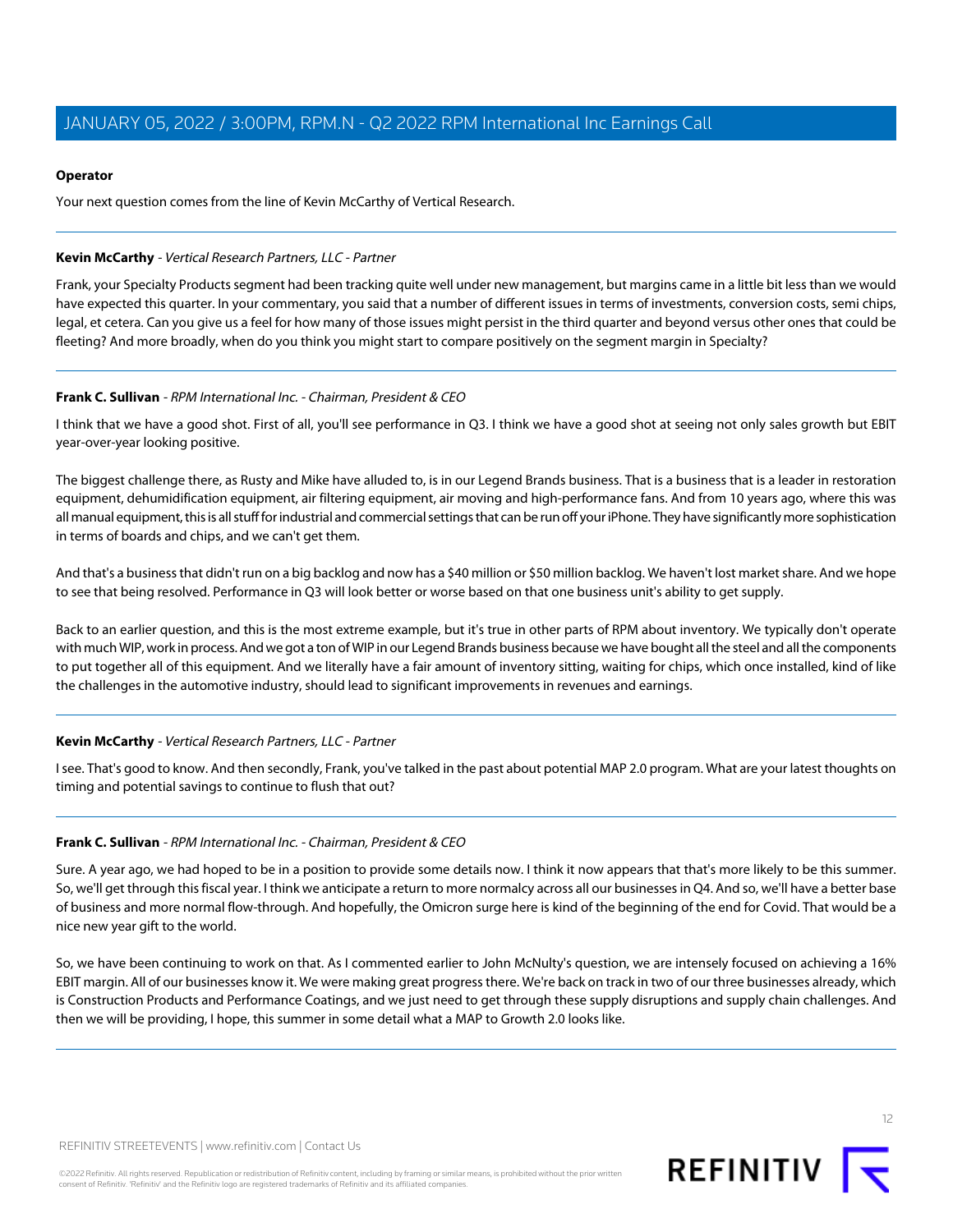#### **Operator**

Your next question comes from the line of Josh Spector of UBS.

#### <span id="page-12-0"></span>**Joshua Spector** - UBS Investment Bank, Research Division - Equity Research Associate - Chemicals

Just a follow-up on the lost sales and specifically Consumer. Just wanted to get your view there. Do you need a continued supportive demand environment to get those sales back? Or is getting those sales back just an inventory function of customers restocking?

## **Frank C. Sullivan** - RPM International Inc. - Chairman, President & CEO

I think it's a combination of both. When you look at the charts that we supply, we've been relatively -- I think, good comparison when you go back to our fiscal '20 results versus where we are in fiscal '22. So, we feel like there's an expanded user base because of the pandemic situations.

Quite candidly, all you need to do is go to the shelves in our big customers. And it's not only in our categories, it's other categories. But you're looking at fill rates from one week to the next that are 50% to 70% in an industry and, in the case of RPM, where our fill rates have been 99%, 98%. And it's just been a massive chunk of disruption. Whether it's having stuff ready and no trucks to pick it up, whether it's being able to produce for three days but having to pay your workforce, obviously, full time because you can't lose people.

And it's been -- and we were making actually good progress, and we're anticipating a better Q3 than we're forecasting now. And I just provided some of the details on the coronavirus cases and the operations in our Consumer Group, and it's just another unanticipated setback that we will overcome.

## **Joshua Spector** - UBS Investment Bank, Research Division - Equity Research Associate - Chemicals

Okay. That's helpful. And if I could just ask on Performance Coatings, I guess two things there. First, when you talk about maintenance spending coming back, can you comment on your backlog in that business? Is it multiple times higher than perhaps you've ran in the past, which gives you visibility there? And then in your slides, you talked about decision support tools, improving sales force efficiencies and mix. Can you just kind of explain what exactly that is and how that's helping?

## **Frank C. Sullivan** - RPM International Inc. - Chairman, President & CEO

Sure. So first on that last comment, and we had commented over the last year or so out of our MAP to Growth program, and it was really not originally a part of it. We had hired a consulting firm to help a number of our businesses look at their cost price/mix situation.

And it's literally -- it's not a go raise your prices assessment. It's a better analysis of mix. It's helped us make decisions, like I referenced in Europe about product lines that when you look at from a long-term basis, you make decisions as to whether or not they're worth our investment, our time and our capacity. And they're also trying to get us to the point where we can utilize a better understanding of mix to proactively and offensively incentivize our sales force in the marketplace versus just using mix as a retrospective analysis of performance.

And so, we're doing a lot of work there, and some of that is looking at commission structures in relationship to product margin profiles and things like that.

As Rusty had commented and Mike commented earlier, the billions and trillions of dollars that have been allocated in the United States alone towards infrastructure will benefit our Construction Products Group and Performance Coatings Group. We are well positioned in terms of public and private infrastructure spending. What's going into hospitals, what's going into schools, those are markets that we serve. The onshoring in technology, we continue to be a leader. For instance, in floors for all the major tech companies with static dissipating floors as an example. So, the onshoring of a lot of that is leading to upticks in our business. So, I think the next couple of years in those two business segments look very bright.

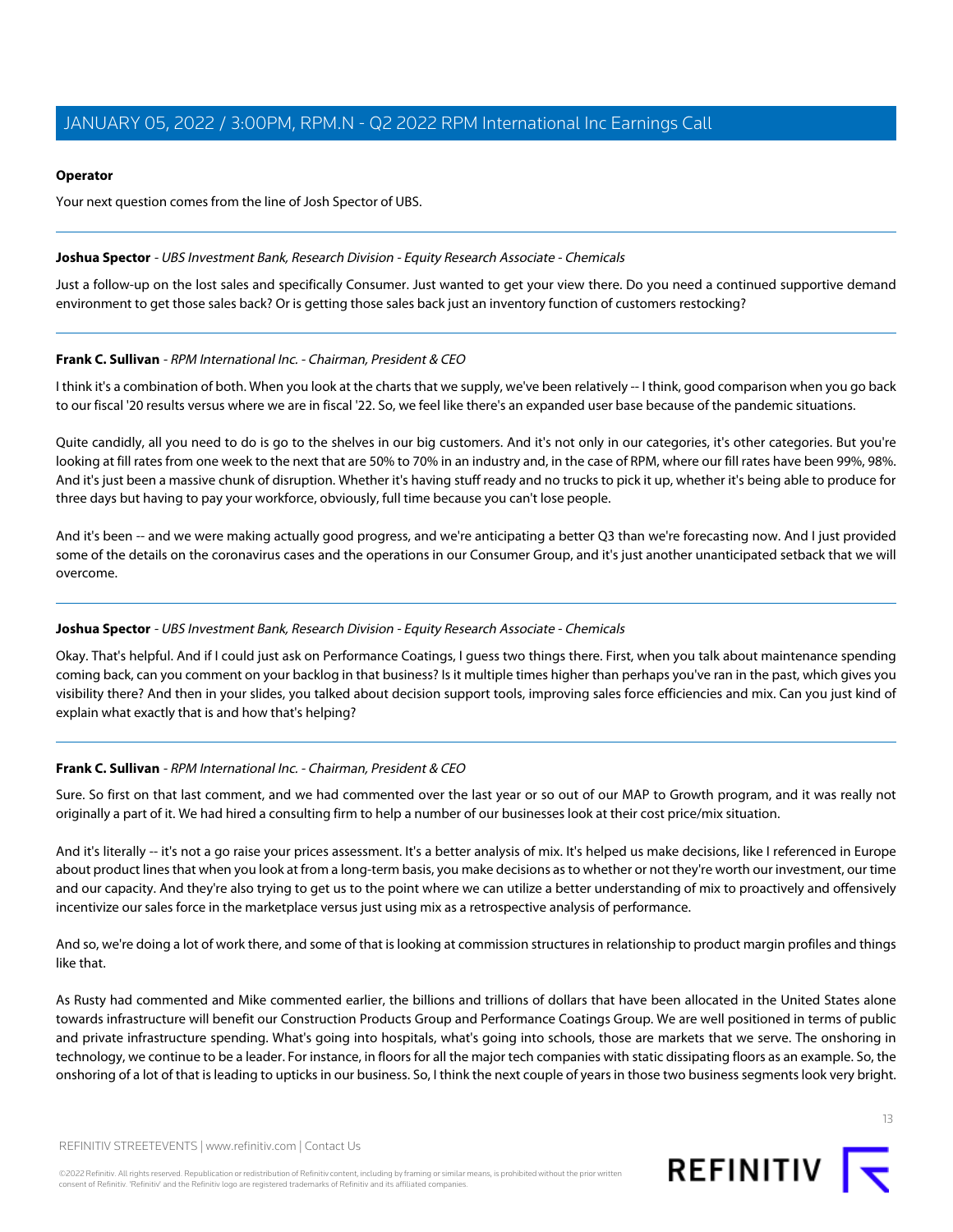## **Operator**

<span id="page-13-0"></span>Your next question comes from the line of Jeff Zekauskas of JPMorgan.

## **Jeffrey Zekauskas** - JPMorgan Chase & Co, Research Division - Senior Analyst

When you think about the board's compensation targets for management, it's very difficult to understand whether management is meeting the targets, is a little bit behind, is ahead, given that there are so many raw material factors and disruption factors. Can you give us a hand and understanding what the board wants from management and if you're ahead or behind their targets, their base targets?

## **Frank C. Sullivan** - RPM International Inc. - Chairman, President & CEO

Sure. I guess the specifics I would direct you to our proxy where I think we do a pretty good job of outlining in retrospect for a particular year, what the targets were and what our achievement level were to those targets.

We have actually very good discipline in relationship to compensation. We have never repriced options. We did not make specific compensation changes or adjustments in relationship to Covid situations. And so, I'd say we have good discipline there and the details are outlined in our proxy.

The board has used discretion last year and this year in some areas in relationship to making sure that we are focused on market share gains and advancing our businesses and then also at least through fiscal '21, our progress on a relative basis to our peers and our prior year performance in relationship to the MAP to Growth program, which was very effective, but obviously disrupted by Covid and now supply chain issues.

Compensation this year will be a tough issue because like everybody, everybody is working twice as hard. Everybody is dealing with a VUCA environment, the likes of which nobody has really seen. And the impact on compensation relative to performance won't look particularly great. Because in a number of our businesses, our bottom-line targets aren't meeting what our original expectations were. It may not be fair, but that's life. And again, I would refer you to the details for past comp to our proxy, and you'll see the same type of detail in the proxy we put out in August of '22.

## **Jeffrey Zekauskas** - JPMorgan Chase & Co, Research Division - Senior Analyst

Okay. And secondly, were volumes in the quarter up on a consolidated basis, up low single digit? And if you were on LIFO instead of FIFO, would your cost of goods sold have been very different?

## **Frank C. Sullivan** - RPM International Inc. - Chairman, President & CEO

Well, I have to defer that question to Rusty. I don't know the LIFO, FIFO difference. And again, he can provide maybe the details of unit volume. I can tell you in Performance Coatings and Construction Products, unit volume was high-single digits or even to the 10% range. And in some of our Specialty Products Groups, we had good unit volume growth except for Legend Brands. And obviously, we've had negative unit volume growth in Consumer. But Rusty could provide better color and perhaps has an answer for the LIFO FIFO question, because I do not.

## **Russell L. Gordon** - RPM International Inc. - VP & CFO

It's been a while since I cracked open my accounting books, but in a rising cost environment, LIFO would generally give you the higher or more current costs as compared to FIFO. Mike, is there anything you want to add to that?

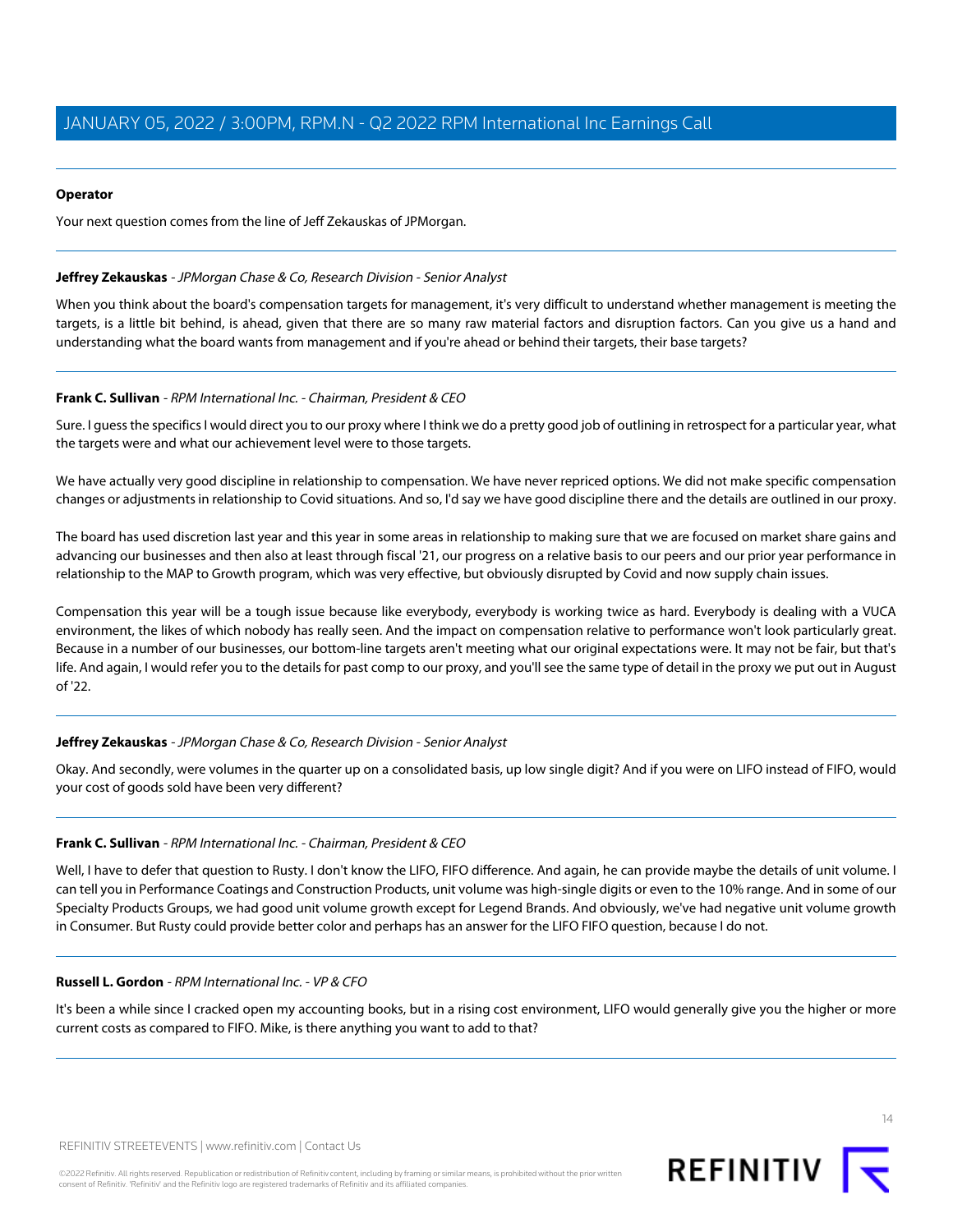#### **Michael J. Laroche** - RPM International Inc. - VP, Controller & CAO

No. I mean we haven't done the math on it, but I would agree with what you said.

#### **Jeffrey Zekauskas** - JPMorgan Chase & Co, Research Division - Senior Analyst

How about volume? How about consolidated volume for the quarter? What was that? Was it up a little bit, or no?

#### **Russell L. Gordon** - RPM International Inc. - VP & CFO

Yes. It was up low-single digits, like Frank mentioned.

#### **Operator**

<span id="page-14-0"></span>Your next question comes from the line of Arun Viswanathan of RBC Capital Markets.

#### **Arun Viswanathan** - RBC Capital Markets, Research Division - Senior Equity Analyst

I guess my question is around the guidance. So, if you look at the next quarter, you do expect a range for EBIT in that 5% to 15% range down. I guess when you think about the cadence through the year, this is typically your weakest quarter just given winter seasonality. So, do you expect that range to kind of improve also in light of improving raw material availability as you move through the year? And said another way, do you expect kind of this quarter to be the worst as far as supply chain disruptions in raw material availability?

## **Frank C. Sullivan** - RPM International Inc. - Chairman, President & CEO

I think in general, that's the right way to think about it. Our resin flow for our Consumer business is improving in the Texas plant, and we will provide more detail in April broadly on that, but the Texas plant ramp-up in alkyd resins is helping significantly. And so, I think you're going to see improvement in each of our segments.

The Specialty Products group will be particularly related to recovery in our Legend Brands business or not. And so, you'll see -- that's a big part of the swing there.

And then the throughput on Consumer, I think the biggest variability here that we're not certain about is Omicron, significant disruption in December. It actually changed what we thought a month or so ago would be more positive results in Consumer to another quarter of declines in EBIT in our Consumer segment. You will see, for the first time in three quarters, positive year-over-year sales growth in Consumer. And if trends continue, and there's no shocks that we don't anticipate, you're going to see a significant improvement across all four segments as we get into the spring.

#### **Arun Viswanathan** - RBC Capital Markets, Research Division - Senior Equity Analyst

And then if I could just go back to the demand question. So, as you noted, demand appears relatively robust across many of your verticals. Where would you say demand is the weakest, I guess? And is that -- would you think that you still haven't seen a recovery because of Covid? Or is it something else?

And then I guess, furthermore, as you implement these price increases, is there -- amongst your customer base, is there a willingness to kind of pass on these price increases to their customers? And is that what is keeping demand so robust? Or do you see any risk of this demand kind of slowing down because of price increases crowding out that demand?

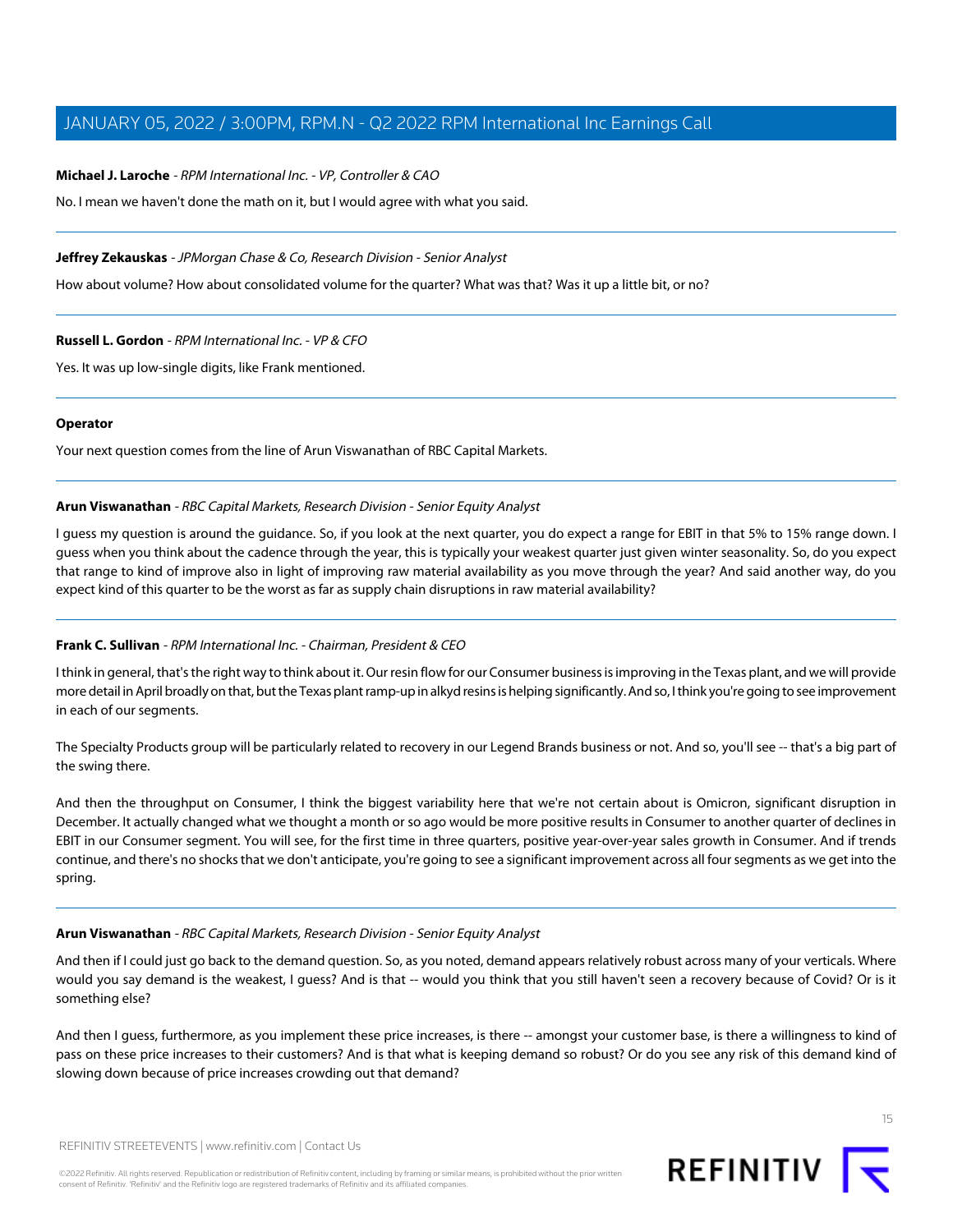## **Frank C. Sullivan** - RPM International Inc. - Chairman, President & CEO

Sure. As we commented earlier, I think that our -- geographically, our weakest area of performance is in Europe, and we would hope to see European economies pick up more along the lines of the U.S.

In our product categories, we don't see a lot of weakness right now. I do think it will be interesting as we get into calendar '22 throughout this calendar year the balance between consumer demand and getting the supply chain and inventory levels back to normal, which they're really not close to right now.

And so, seeing where that settles out in terms of demand in Consumer is the area where I think we have the least visibility just because once we can get the supply chain disruptions in place, we should have really strong performance for a period of time, if for no other reason, to get inventory levels at our customers and in our own shop back to normal levels.

#### **Operator**

<span id="page-15-0"></span>Your next question comes from the line of Mike Sison of Wells Fargo.

## **Michael Sison** - Wells Fargo Securities, LLC, Research Division - MD & Senior Equity Analyst

It sounds like the sales momentum will continue into the fourth quarter. Just curious, and I know it's early, given all the headwinds. But if you think about the potential scenarios for EBIT growth or decline in the fourth quarter. What do you think they are given the raw material headwinds, Omicron and so on and so forth could be for the fourth, particularly if you have positive sales growth again?

## **Frank C. Sullivan** - RPM International Inc. - Chairman, President & CEO

Sure. When you see where our Consumer -- I'm sorry, where our Construction Products Group is going, where our Performance Coatings Group is going, we see that strength continuing in the second half of fiscal '22. So that strong top line. And for the second half, in particular, really good leverage to the bottom line. We anticipate, but it's literally month-to-month, recovery in our Specialty Products Group, and we talked about Legend Brands.

Our expectation is for recovery in Consumer nicely in Q4, but we have been providing guidance one quarter at a time because the visibility of what's happening and the impact of disruptions in light of stressed supply chains just made it really difficult to forecast forward with much accuracy.

But if the current trends of a stabilizing raw material supply base cost-wise, improving base chemicals, which are moving in the right direction. And if Omicron is kind of the last gasp of Covid, which would sure be a blessing, then we should have a bang up fourth quarter. And that's -- that is easy to calculate if we can get some of these supply chain issues behind us, and we can see a raw material environment that's -- it doesn't even have to be declining. It just needs to stabilize.

## **Michael Sison** - Wells Fargo Securities, LLC, Research Division - MD & Senior Equity Analyst

Got it. And then just on that, you mentioned, I think, in the slides or in the opening comments that you're looking to expand your supplier base. Can you give us a little bit more color on that? What you're doing and how you're doing that to maybe improve availability longer term?

16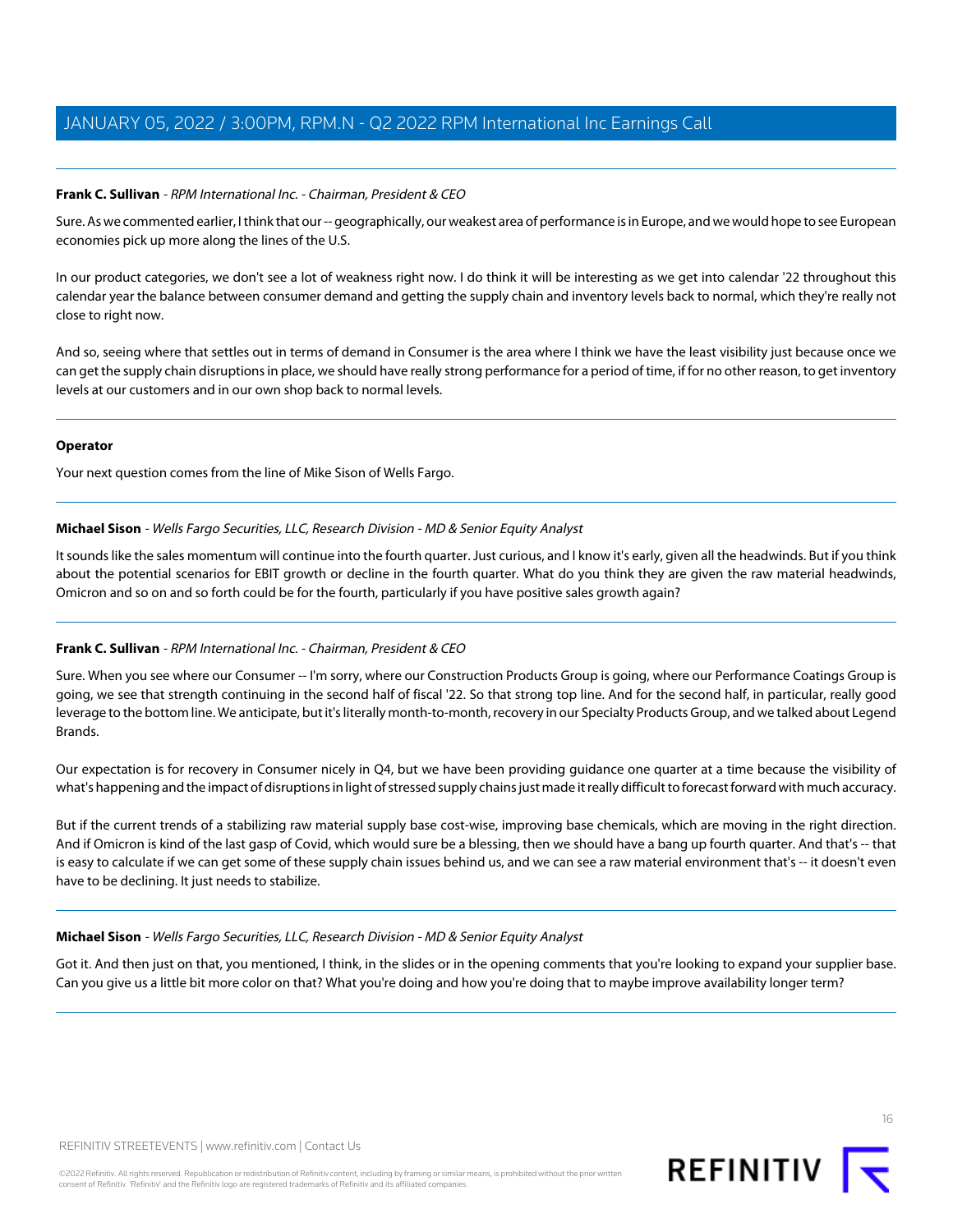## **Frank C. Sullivan** - RPM International Inc. - Chairman, President & CEO

Sure. I think that notwithstanding the disruptions and supply chains, there's always a battle. The communications with us and our major suppliers have been really good through this whole Covid thing and understanding how to deal through force majeures, which are down two-thirds from where they were. We're in the mid-teens on force majeures now across a couple of hundred product categories. We were in the 50s plus across 500 or 600 product categories. So that's improved. So, there's been good communication there.

There have been one or two instances where suppliers have acted in circumstances that have broken contracts and very transactionally. And so, we have opportunities to -- particularly with a more consolidated procurement activity to make changes where appropriate.

And then the Corsicana, Texas plant also improves our internal production. We don't intend to be a king of any raw material. The area that we'll probably have the biggest capacity is in the alkyd resins. And sometime this spring, we should be up and running to the tune of 30% of our internal needs. So those are the areas that we think about when we reference supply.

#### **Operator**

<span id="page-16-0"></span>Your next question comes from the line of Mike Harrison of Seaport Research.

## **Michael Harrison** - Seaport Research Partners - MD & Senior Chemicals Analyst

Wanting to ask a question about the Pure Air acquisition, you did this back in August. It seems like it's kind of the right product at the right time as people are starting to return to office buildings, return to other institutions and wanting to be more confident around their indoor air quality. You said in the press release that, that was running at a \$10 million annual sales rate when you acquired it. I was wondering if you could talk about where the backlog is for that Pure Air deal and maybe -- or Pure Air business, I should say, and where you think you can take sales over the next couple of years?

## **Frank C. Sullivan** - RPM International Inc. - Chairman, President & CEO

So that's a great question. I appreciate that you're paying attention to that. Our M&A activity has been successful in the small to medium size range. And the real homeruns are where we can buy a unique business or product line and through our distribution or sales force or market presence, expand it. And I think Pure Air is going to be a great example of that.

That's a \$10 million or \$15 million business that we acquired this year. I would anticipate that in fiscal '23, we'll do north of \$50 million. And if we can expand that in the coming years to what we believe is possible, that could be \$100 million of product and services that's part of our WTI business.

And so, boy, if we can find more and more \$10 million or \$15 million product lines that we think 18 or 24 months later are \$40 million or \$50 million and with an upside of \$100 million, we're -- we would be excited. That's a real winner for us.

And that's one example of kind of -- those who have followed RPM, and I'll talk about somebody here at the end of the call, for a long time have seen us evolve from a very decentralized holding company to what is four groups today. And our Construction Products Group was a collection of very decentralized different businesses and has now been much more integrated. We're leveraging our sales forces and that's allowing us to take advantage of product lines like Pure Air and really expand it aggressively.

## **Michael Harrison** - Seaport Research Partners - MD & Senior Chemicals Analyst

All right. And just a quick one on the Specialty Group. I believe you mentioned some legal expenses. Can you give some color on what that entailed and what the magnitude of those expenses were in the quarter?

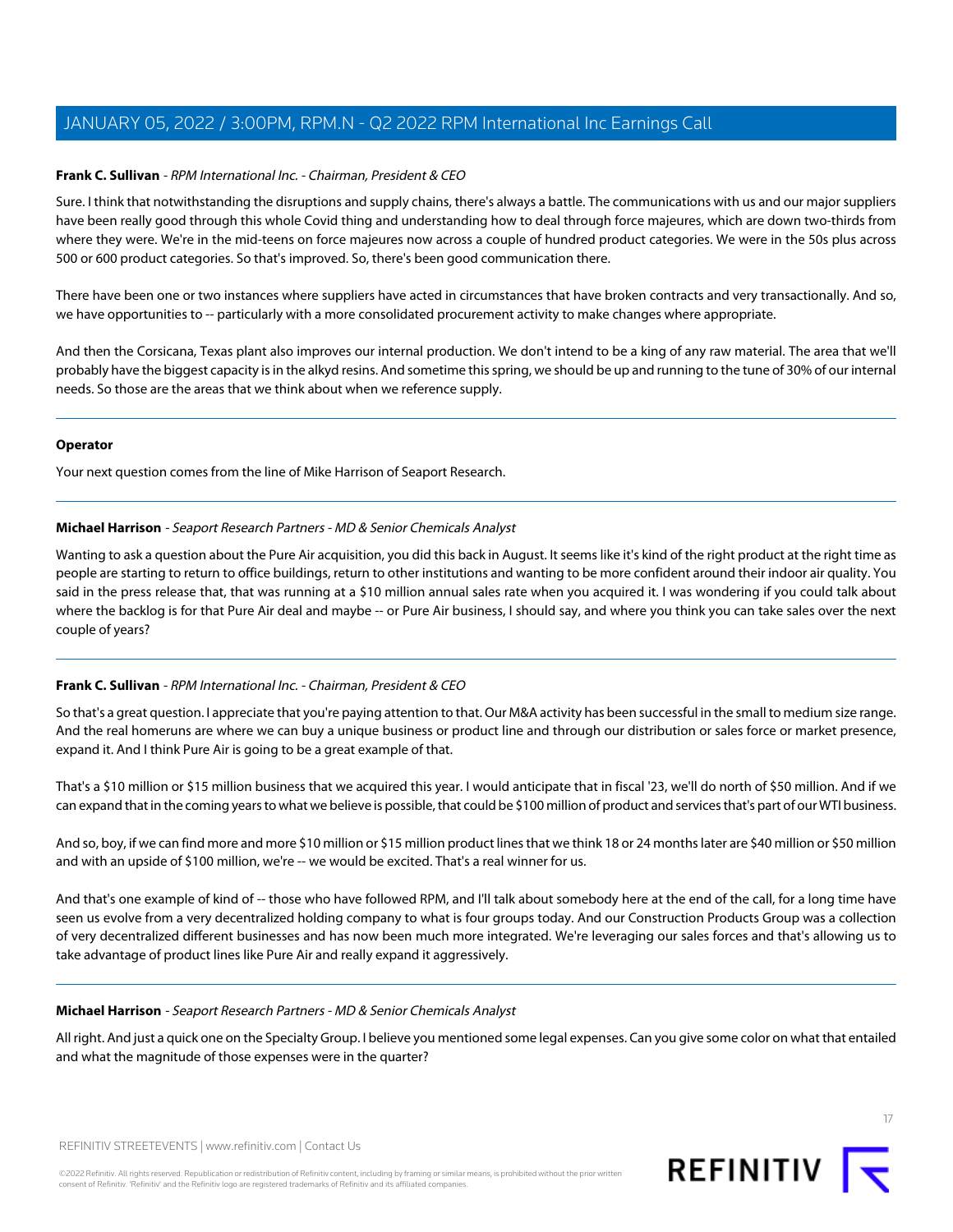## **Frank C. Sullivan** - RPM International Inc. - Chairman, President & CEO

Sure. It was related to one of our OEM service providers around furniture coatings and furniture warranties and a disagreement that's been ongoing for a long, long time with a West Coast distributor, and that was resolved with a jury verdict. And I believe in the quarter, we took a \$2 million charge. Is that right, Rusty?

## **Russell L. Gordon** - RPM International Inc. - VP & CFO

Yes, that's right.

#### **Operator**

<span id="page-17-0"></span>Your next question comes from the line of Kevin Hocevar of North Coast Research.

## **Kevin Hocevar** - Northcoast Research Partners, LLC - Director & Equity Research Analyst

On the supply chain issues. So, \$200 million headwind in the quarter, I think it was the same headwind in the first quarter. Forgive me if I missed this, but did you quantify how much you're expecting in the fiscal third quarter? And what's baked into the sales guidance that you provided?

## **Frank C. Sullivan** - RPM International Inc. - Chairman, President & CEO

Yes. I don't know that we've quantified that. Have we, Rusty?

## **Russell L. Gordon** - RPM International Inc. - VP & CFO

Yes, I would say pretty big range. I mean, if you look at December, Kevin, we're running at that same pace of the past two quarters because of the disruption from Omicron. And the rest of the quarter is a bit of a wildcard simply because typically in the slow seasonal period for RPM, we can rebuild the pipeline, fill up store shelves that have been empty during this supply chain mess. And to the extent we're able to do that, we might be able to catch up on the previously deferred sales from the past three quarters. We said \$200 million in Q2, \$200 million in Q1, \$100 million back in the fourth quarter of F '21.

So that would be the hope. But so far, December isn't panning out. So, I'm not giving you numbers, Kevin, for that reason. It's highly uncertain whether that trend will shift.

## **Kevin Hocevar** - Northcoast Research Partners, LLC - Director & Equity Research Analyst

Yes, makes sense. And just a quick clarification on the guidance. You mentioned high-double-digit growth expectations out of Construction Products and Performance Coatings in the third quarter. Could you just maybe give what that means? Does that mean like high teens? Or if you could maybe give us a little bit more color on what you mean by high-double-digit growth out of those segments?

## **Frank C. Sullivan** - RPM International Inc. - Chairman, President & CEO

Rusty, why don't you address the outlook for the quarter?

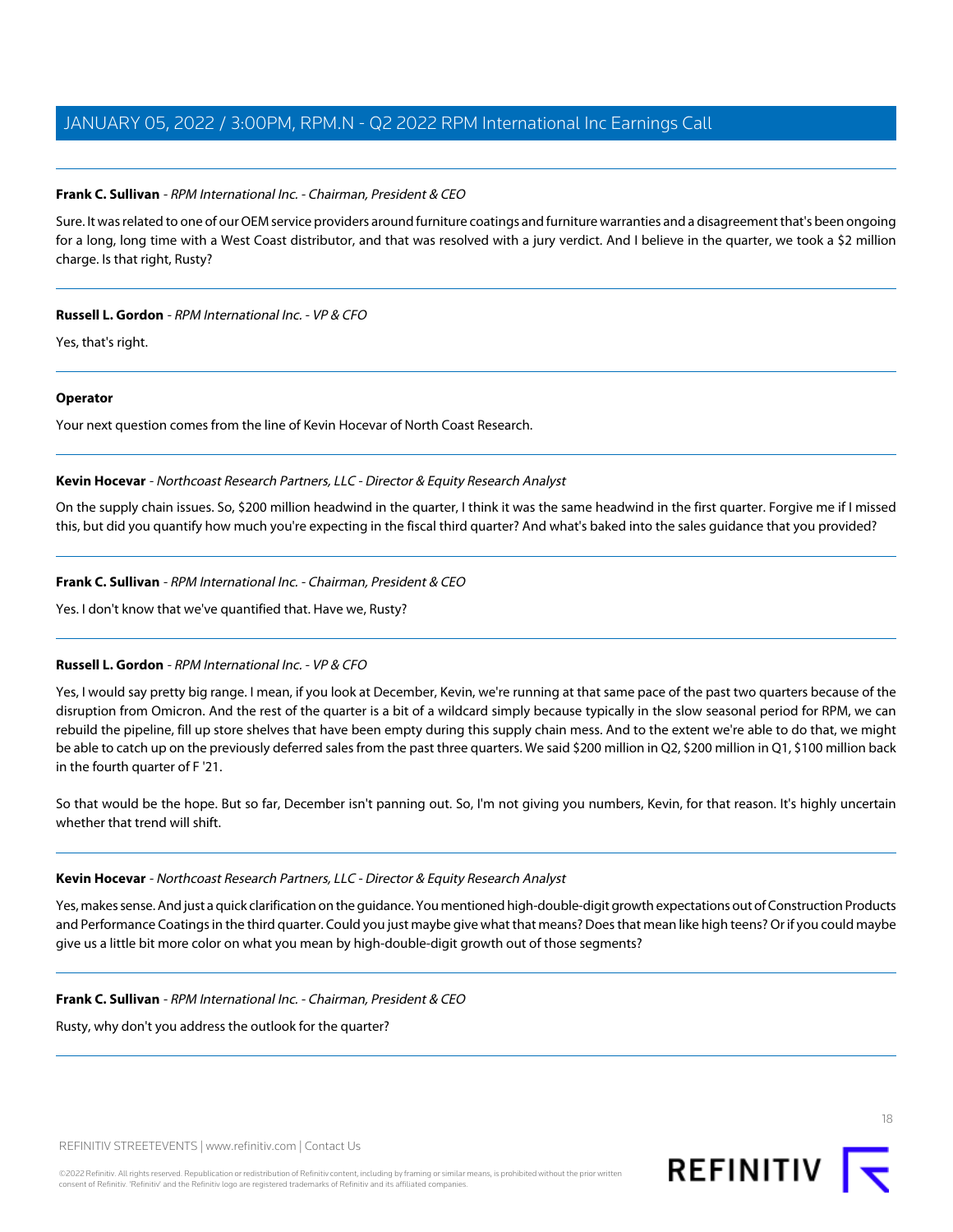#### **Russell L. Gordon** - RPM International Inc. - VP & CFO

Sure. Yes. When we say high-double digit, we meant high teens. So sorry for the confusion, Kevin.

#### **Operator**

<span id="page-18-0"></span>Your last question comes from the line of Rosemarie Morbelli of Gabelli & Co.

#### **Rosemarie Morbelli** - G. Research, LLC - Former Research Analyst

I was just wondering if PPG's announcement today that they are expanding their relationship with Home Depot would affect your business with Home Depot or they are mostly sticking to pro paint, and you are not in that particular side of the business?

#### **Frank C. Sullivan** - RPM International Inc. - Chairman, President & CEO

Yes. I have not seen that release this morning, Rosemarie. I will look at it. But we do not compete directly at Home Depot with PPG. They're principally an architectural paint, and they are not actively involved in any direct way in the small project paint or caulks and sealants or patch repair product categories that we are the leaders in. So, we will look at that. But as of today, they're principally an architectural paint supplier and a second tier or third tier to the BEHR products.

#### **Rosemarie Morbelli** - G. Research, LLC - Former Research Analyst

Okay. And then if I -- if I may follow up on that architectural paint. I seem to recall that in the past, you have mentioned being eventually interested in that. Would it be mostly in terms of buying an architectural paint regional manufacturer, just mostly focusing on one particular niche?

#### **Frank C. Sullivan** - RPM International Inc. - Chairman, President & CEO

No, it's really organically grown in relationship to the customer inquiries. So, we've gone from a 500-store test, maybe smaller with Walmart, and that has expanded to 1,500 stores. It's principally a pre-color. So, a color product for exterior and interior. And we would hope to be able to see that grow significantly in the spring, but we've had a nice trajectory there. And then we have had some e-commerce online architectural paint programs that are in their very initial phases with Menards and with the Home Depot. So overall, all organic.

#### **Operator**

This concludes today's Q&A session. I will now turn the call back over to Frank Sullivan.

#### **Frank C. Sullivan** - RPM International Inc. - Chairman, President & CEO

Good. Thank you, Dee. And I think it was fitting that Rosemarie Morbelli asked the final question for almost 30 years of covering RPM and being a champion for us in some periods and challenging us in others. She has had an extraordinary career of being an equity analyst and a research analyst in the paints and coatings and specialty chemicals space. And Rosemarie, I want to say heartfelt thank you on behalf of me, of course, my father, Tom, who you knew for many, many years and all at RPM for your good work. And we wish you well in your retirement that was announced last year. And wish you well as you continue Rosemarie Morbelli's excellent adventure.

And I'd like to thank everybody on the call for your participation today. Certainly, the environment that we've all operated in in the last two years has been extraordinary. And as I mentioned earlier, supply base, analyst base, shareholders, I think the candid communication and goodwill that has been generated in this period of time has been extraordinary, and it's something we would hope to continue.